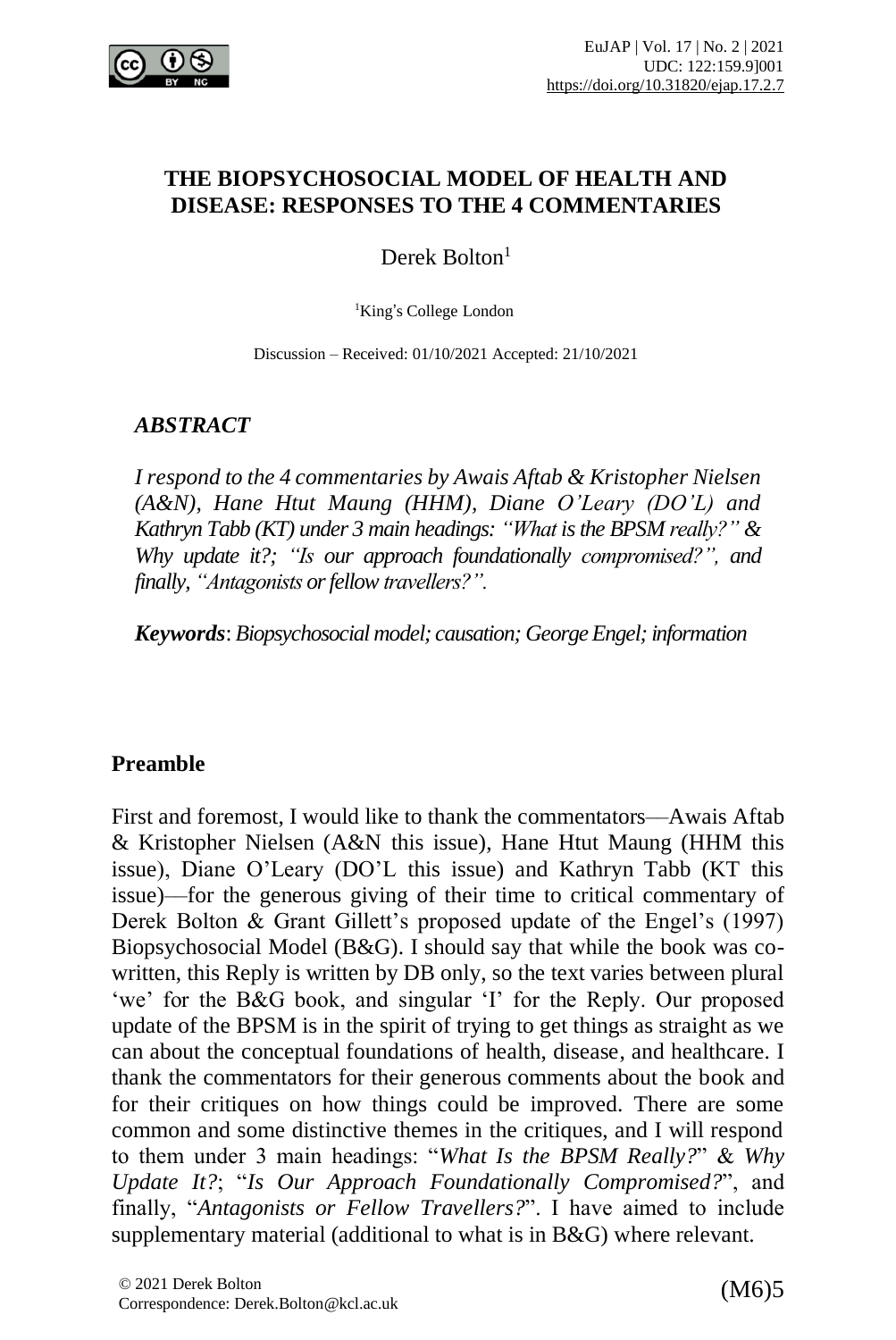# **1. What Was or is the BPSM Really? And Why Update It?**

## **1.1. Was Engel Interested in Causes?**

A&N highlight that biopsychosocial causation, while the main problem in B&G, was not Engel's main problem, indeed they suggest that it may not have been one of his problems at all (p. 7). At one level, this is about terminology; "causation" is semantically linked to many other expressions in the health sciences and therapeutics such as "factors" and "influences". So for example, Engel's (1977) list of what the biomedical model fails to take into account includes, quoted by A&N (p. 8-9): "for some conditions such as schizophrenia and diabetes, the effect of conditions of living on onset, presentation and course"––and we take this to refer to causal risks for onset and risk/protective factors (causally) affecting course, putting the issues squarely in the areas of epidemiology and clinical therapeutics. Another connected example, A&N propose that:

The matters that preoccupy Engel are more to do with psychosocial influences in the form of illness interpretation and presentation, sick role, seeking or rejection of care, the doctorpatient therapeutic relationship, and role of personality factors and family relationships in recovery from illness, etc. (Aftab and Nielsen this issue, 9)

But presumably "*influences*" = something like "*make a difference to*" = "*has a causal role in*".

A&N present a convincing case that one of Engel's main and general concerns was to bring many aspects of the psychological, social dimensions of illness including the doctor-patient relationship within the realm of medical and scientific inquiry. I agree with this, but suggest that this aspiration relies on the working assumption that these dimensions are causally relevant to health outcomes of interest. This is because science, so far as I understand it, is basically concerned with causes, and this is especially so for the applied sciences that aim to make a difference. To put it briefly, healthcare will take an interest in e.g. subjective accounts of illness if it makes a difference to something relevant, e.g. to agreement on whether there is a need to treat, and how; or will take interest in social context of living if it makes (or might make) a difference to e.g. falls at home and emergency admissions; or an interest in the quality of doctorpatient communication if it affects continuing trust, attendance and acceptability of treatment; and so on. As I read Engel, much of what he says on this issue was with the intention of rejecting the dichotomy between medicine as science and medicine as 'art' (Bolton 2020).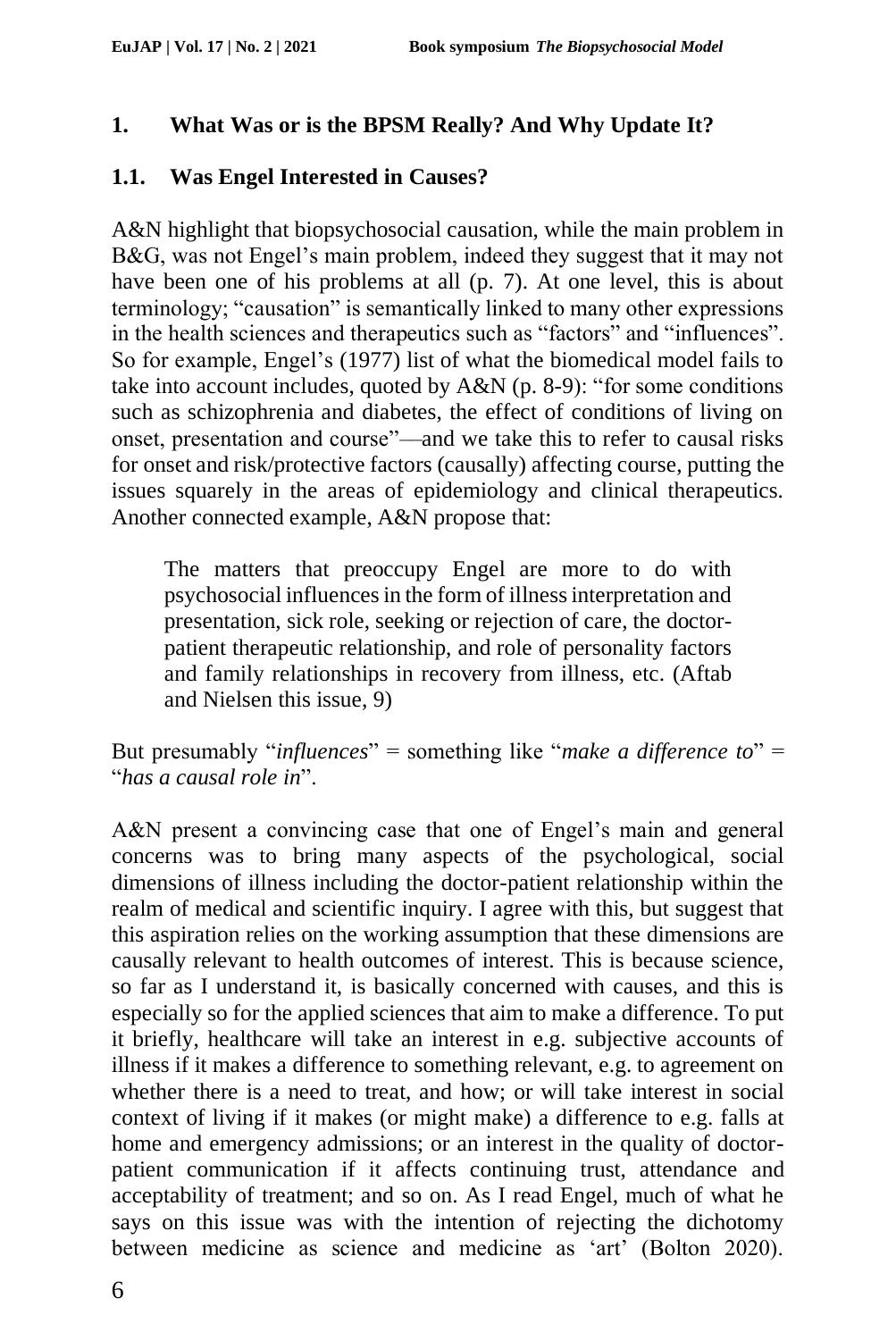However, this project relies on psychosocial/interpersonal factors making a difference to relevant health outcomes. In other words, this strand of Engel's BPSM is the proposal that the causal processes (factors or influences) involved in disease and healthcare are not limited to the biological, but involve the whole person in their social/interpersonal context, and, as such, they are amenable to scientific enquiry.

#### **1.2. Was the BPSM Ever a Model?**

A&N reiterate the criticisms of Nassir Ghaemi and others to the effect that the BPSM is not a model and is of no clinical or scientific value (p. 10-11). I don't want to insist that it is a model. It is probably no more of a model than the model with which Engel contrasted it, the biomedical model (BMM). Both expressions, and probably any others that summarise complex foundational issues in a word or two (such as also 'biological psychiatry', or 'phenomenology') lend themselves to various kinds of uses ranging between slogan-like and substantially theorised, with being a shorthand for a theory somewhere in between. A theorised version of the BMM would include core concepts and principles of the biomedical sciences, along with basic research and therapeutic paradigms. A theorised version of the BPSM would be the same for the biopsychosocial sciences, and this is what we attempted in B&G. We defined some core ontological and causal features of the three relevant domains and their interactions (contrast the BMM that has only one relevant domain), illustrated by some new paradigmatic biopsychosocial health-related pathways, such as those involving chronic stress and pain perception. We emphasised the theory of causal interactions between the three domains, because they are traditionally so problematic, as well as because causal explanation is central to science and its ontology.

A&N repeat Nassir Ghaemi's charge that the BPSM helped everybody to win, linked to the fact that it had no substantial scientific content (p. 10). I suspect there may be a difference here in the way that the BPSM has played out in the US and the UK. While in the US there may have been a tendency to use the BPSM as a way of being inclusive and open-minded about causes and cures, the more usual perspective in the UK seems to have been that the BPSM is more a matter of empirical data from particular studies, for example in social epidemiology and studies of stress (see e.g. White 2005). Certainly UK colleagues of mine showed some surprise at Nassir Ghaemi's interpretation of the BPSM and one UK reviewer, Julian Leff, did implicate UK/US differences (Leff 2010). This issue is probably linked to the history of "pluralism" on which more below in section 3.3.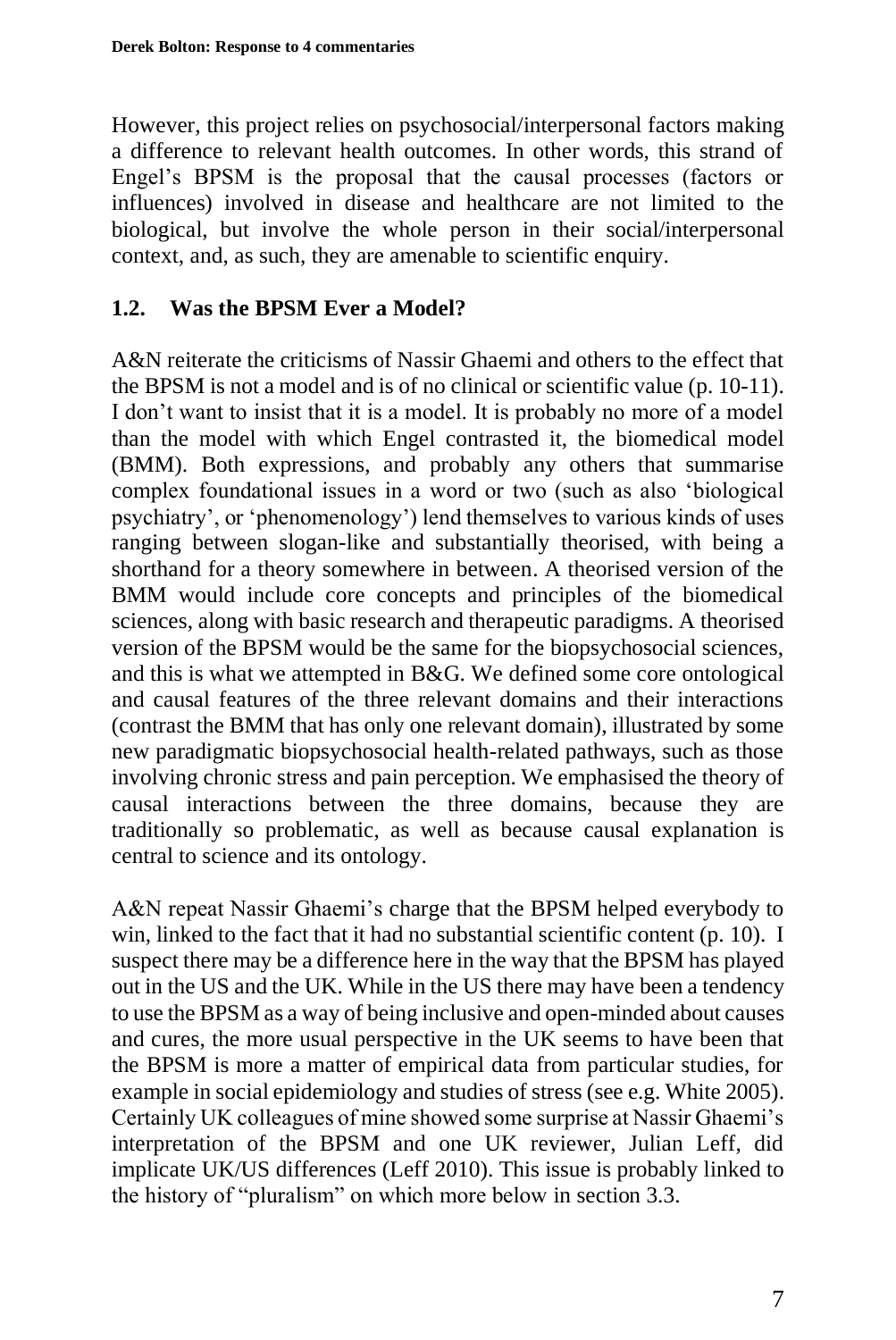# **1.3. Something's Wrong Somewhere However**

Insofar as the BPSM was or has been used as a half-baked attempt at a model that served mainly to reduce uncertainty and make everybody happy, then by all means it doesn't warrant updating, just exposing and moving on. This view, however, does not sit well with the popular proposal that, nevertheless, it serves a valuable educational function, endorsed (though with apparent ambivalence) by A&N (pp. 11-13).

It seemed to us when we embarked on B&G that it was no good at all having these three propositions all being endorsed together:

- (1) BPSM is the most popular model (often observed, including by HHM is his opening sentence "The [BPSM] (…) is perhaps the most widely accepted model of health and disease in contemporary medicine.")
- (2) However, it is philosophically, scientifically and clinically useless––not a model at all
- (3) However, it's useful in education

The combination of these three positions in the literature seemed to demand some work; doing nothing with the conjunct (1)  $\&$  (2)  $\&$  (3), as we saw it, was not an option.

If (2) is correct we need to abandon (1)  $\&$  (3) ASAP; or we accept and retain (1) & (3), and refute or remedy (2)—and it was in this spirit of this second option that we undertook to update the BPSM.

# **1.4. Engel's Vision and the Value of the BPSM**

At the beginning of her paper, KT uses a metaphor of psychiatry being buffeted about by centrifugal and centripetal forces, adapted from Scott Lilienfeld's paper (2014) on the DSM-5, and recognizes the potential value of the BPSM as providing a unifying, 'centripetal' force (pp. 7). KT goes on to discuss centrifugal forces in psychiatry including specialisms, by condition, by profession, by tradition and orientation. Importantly, there is sometimes conflict between specialisms, potentially leading to confusion for end users. The problem gets bigger when splitting occurs, when one side doesn't envisage the other, when there is no perceived whole, whether this be a person, healthcare, or health science. Centripetal forces, by contrast, see a conceptual unity, replacing splitting by something more holistic, and KT sees Engel's (1977) BPSM as, perhaps, the most notable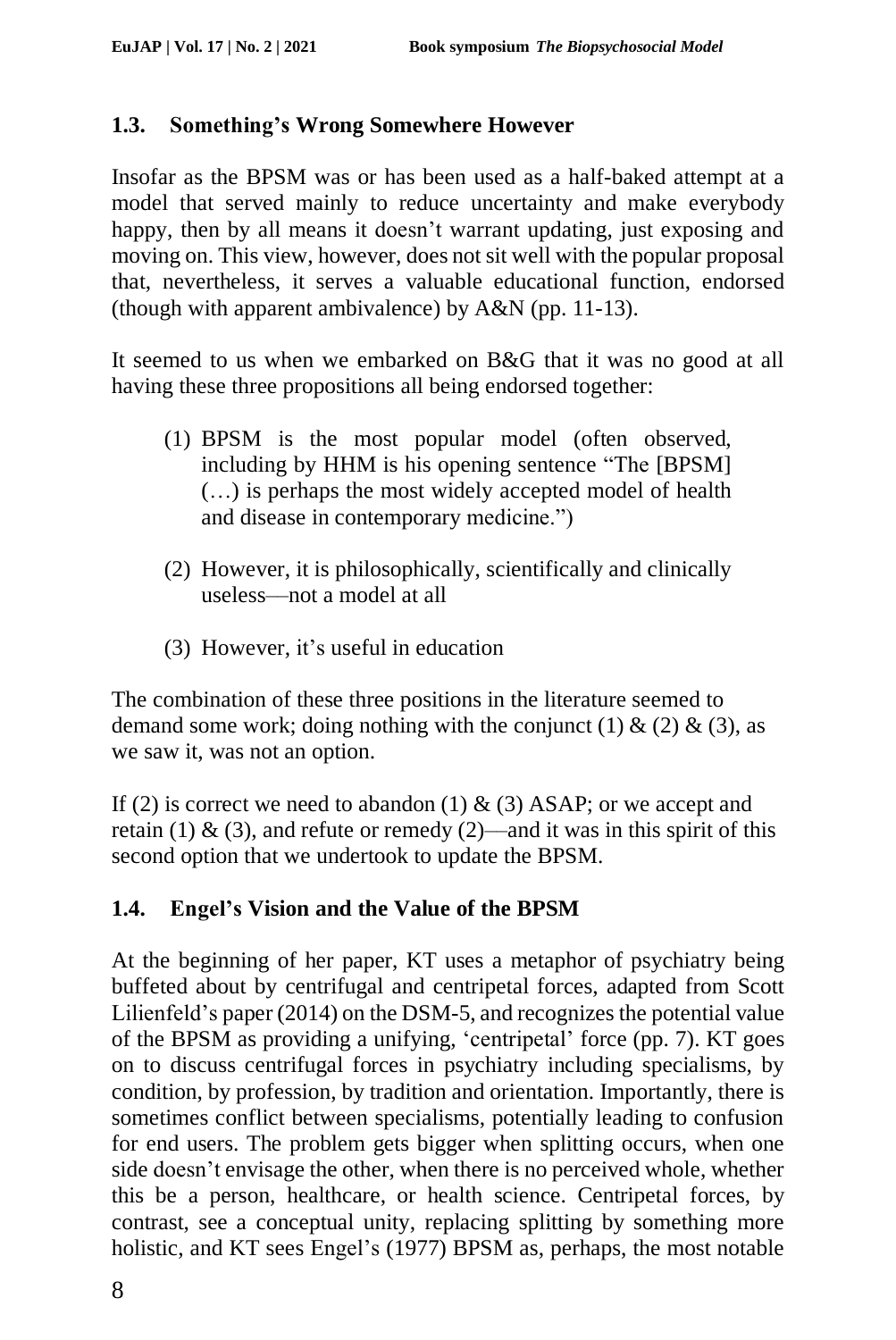centripetal project (*loc. cit*.). I agree with that, and would add that its biggest message in this regard is not so much centripetalism within psychiatry (though this is probably an implication), but centripetalism across healthcare as a whole, positing a unity and common involvement of somatic and psychological processes.

Linked to its centripetal force, KT correctly observes that Engel's BPSM project drew on the systems theory in vogue at the time (p. 10). I suggest, however, that this was not just a sign of a temporary fashion, but was more a foretaste, a vision of what was coming: the increasing use of systems theoretic concepts and principles within and across many fields. The systems theory approach is closely linked to the acceleration of interdisciplinary research and problem-solving programmes over recent decades, providing some general and integrating concepts and principles. In Margaret Boden's typology of interdisciplinarity, the highest levels are 'generalising' and 'integrated', involving a unified single theoretical perspective and integration around shared themes and questions (Boden 1999; see also Strijbos 2010, and Committee on Facilitating Interdisciplinary Research, Committee on Science, Engineering, and Public Policy 2004).

This is just what we were aiming at in B&G: a unified theoretical perspective and common themes (constructs and principles), relevant to health and disease, throughout the biological, psychological, and social sciences. We supposed that the BPSM could only be a truly interdisciplinary framework, able to accommodate the many kinds of factors now known to be implicated in health and disease, by having a common set of constructs and principles that operate within and between previously disparate domains. Further, we believed that, as Engel foresaw, the required set of constructs were those in systems theory, such as *function*, *design*, *ends*, *feedback*, *communication/information*, *regulation*, and *control*. Since the 1970s the systems theory approach has developed in many existing and new sciences, applied to functional structures, natural or artificial, from biology to engineering to models of social organisations, criss-crossing previous disparate domains, underpinning interdisciplinarity (see e.g. Strijbos 2010).

In fact, in the relevant recent history of ideas, there is a direct line to be traced from Schrödinger's new and original definition of life, used in B&G to characterize biology, to Engel's (1977) paper, via von Bertalanffy's General System Theory (1968). Schrödinger's work was cited by von Bertalanffy, in turn cited by Engel as a key example of the then new systems approach. Originally proposed for biology, the new systems perspectives were fast extended to cover psychological and social systems,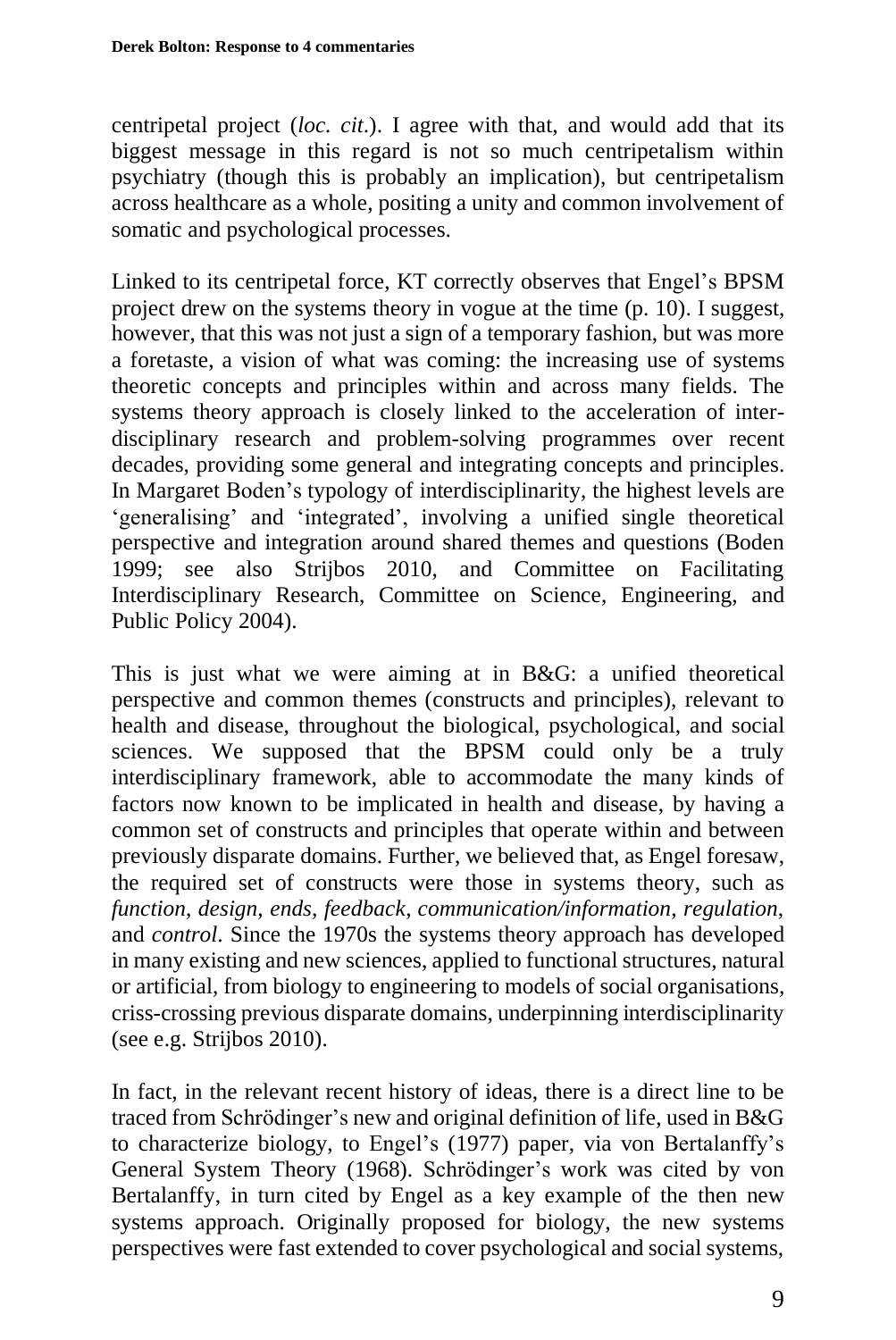organised in hierarchies of complexity, from cells to societies. Engel was among those quick to recognise the relevance of these new systems perspectives to health, disease, and healthcare, along with contemporaries such as Alan Sheldon (1970), Ervin Laszlo (1972) and Howard Brody (1973). Engel used the name "biopsychosocial model" in his paper, explicitly announcing it as a new model for medicine, readily interpretable as an extension of biomedicine––and this is the name that caught on, to become now the most widely accepted model. This was a background reason for us wanting to retain the name "BPSM": the belief that its intellectual history was substantial, valid, and visionary.

By all means, along with the name came its accumulated baggage, and several colleagues and pre-publication reviewers advised that we jettison both––the name and its baggage––and propose an explicitly novel theory. However, as is well-known and noted above, the name *BPSM* is still a leading currency. We supposed that this points to the intellectual need to update it and validate the BPSM, rather than abandon it as intellectually vacuous, which is not only hard to square with its being educationally useful, but also, as suggested above, does not recognize its solid foundations.

# **1.5. What Moves Healthcare Mountains? Metaphysics As Continuous with Science**

As noted above, KT discusses centripetal versus centrifugal forces in psychiatry, and sees the BPSM as a centripetal project, but her main concerns in her paper are the centrifugal forces that support the BMM, which she identifies as socio-economic-political (Tabb this issue, sec. 3). Given this reasonable assumption that such forces are important maintaining factors for the BMM, KT then reasonably infers that as such they are unlikely to be affected by a metaphysical argument, which she supposes to B&G to be.

In response to this I would say that the argument in B&G is not metaphysical but is meant to be scientific; actually, more accurately put, the intention is to operate in the dynamic space where metaphysics and scientific theory, and hence also data, merge. In other words, B&G buys into the idea, common in much  $20<sup>th</sup>$  century philosophy, that philosophy (as metaphysics) is continuous with science, construed broadly as empirical knowledge. I will not spend time on this complicated issue here, but references include Quine's (1951) famous rejection of two dogmas of empiricism, and, in a different way, Lakatos' (1970) highly sophisticated philosophy of science. Importantly, metaphysics so construed is not a permanent set of truths but changes from time to time and place to place.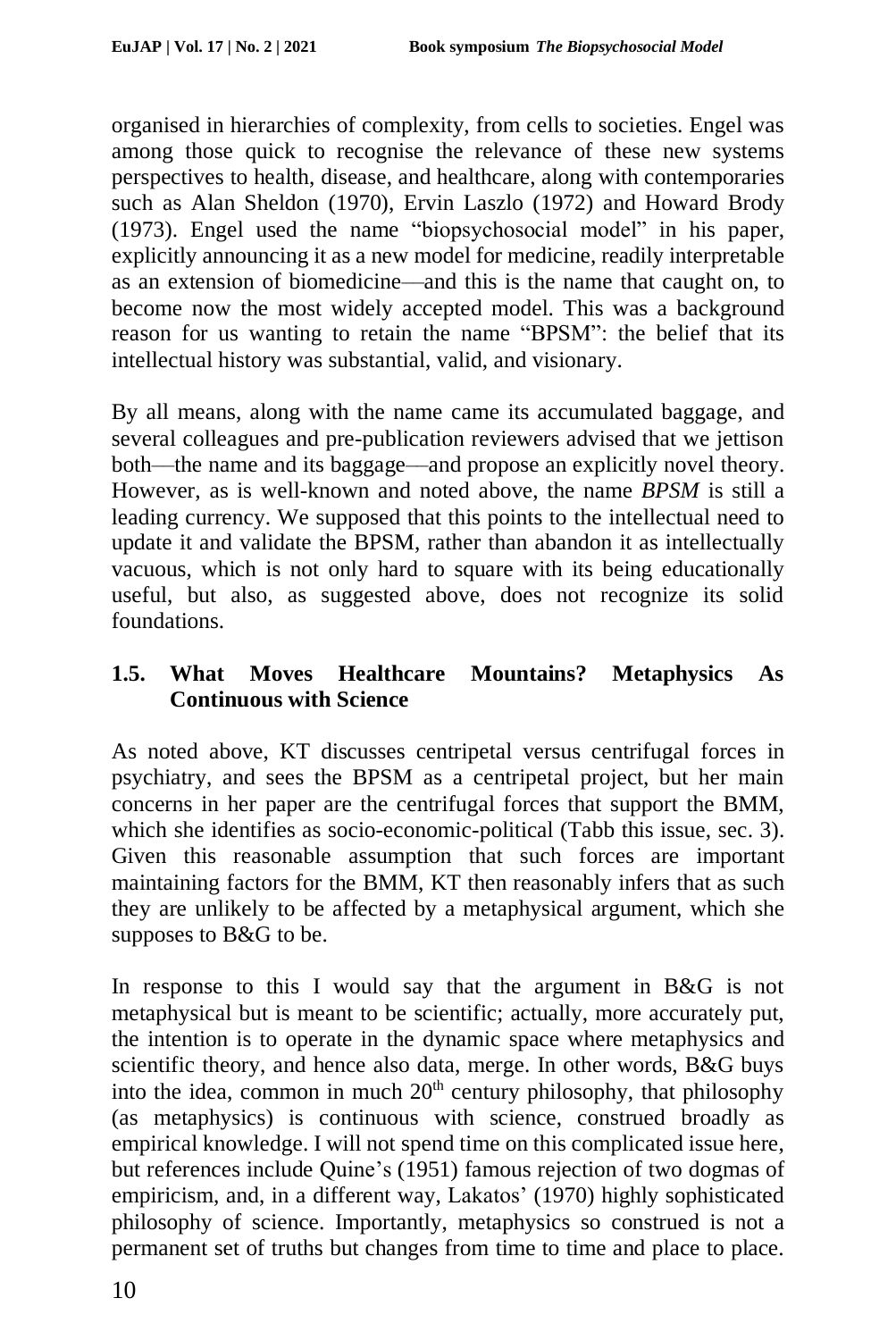It undergoes major transformations, shifts in core theory (in Lakatos' 1970 terminology) or paradigm shifts (in Kuhn's 1962 terminology). This is what B&G is about, new (or relatively new) ideas in the life and human sciences that underpin the BPSM, such as Schrödinger's new characterisation of biological organisms in terms of decreasing entropy, the appearance of code in biology, AI, cognitive psychology, embodied cognition, agency, recognition of social recognition and social status *vs*. social disqualification and exclusion as processes that affect health and disease.

As this last example illustrates, interwoven with these deep theory shifts are new technologies and empirical findings, and it is these, I believe, that can move healthcare mountains––over time.

For example, I once heard the opinion that Aaron Beck and colleagues' decision to trial their new CBT for depression against meds, as being truly inspired, because, when the psychotherapy was found to outperform the pharmacotherapy (Rush et. al. 1977), it made the medical community sit up and pay attention. The data scored a reasonably direct hit on the biomedical model that envisaged biological causation only. The rest––the massively increased use of psychological therapies in healthcare systems– –is recent history.

Empirical work in epidemiology has also been critical in showing the need for a broader biopsychosocial model. The new social epidemiology has shown that various forms of social exclusion, not only from biological necessities but also exclusion from psychological and psychosocial necessities, such as recognition, security, and civil rights––is bad for your health.

Here are some other, emerging candidates of research programmes closer to core biomedicine than the examples above, in cardiology and surgery. In cardiology, studies suggest that about three quarters of patients referred to rapid access cardiology clinics have non-cardiac chest pain or other symptoms, while, or but, commonly there is no management protocol for these patients and they are discharged, often to seek assessment or treatment again later (Tenkorang et al. 2006; Sekhri et al. 2007; Debney and Fox 2011; Chambers et al. 2014; Lenderink and Balkestein 2019). In surgery, there is increasing evidence that for some presentations dominated by pain, surgical procedures do not outperform placebo (Wartolowska et al. 2014; Jonas et al. 2015; Louw et al. 2017). These emerging findings appear in the context of new models of pain and subsequent new treatments. In brief, the perception and severity of pain, while typically localized in a specific part of the body, is now understood to be only partly,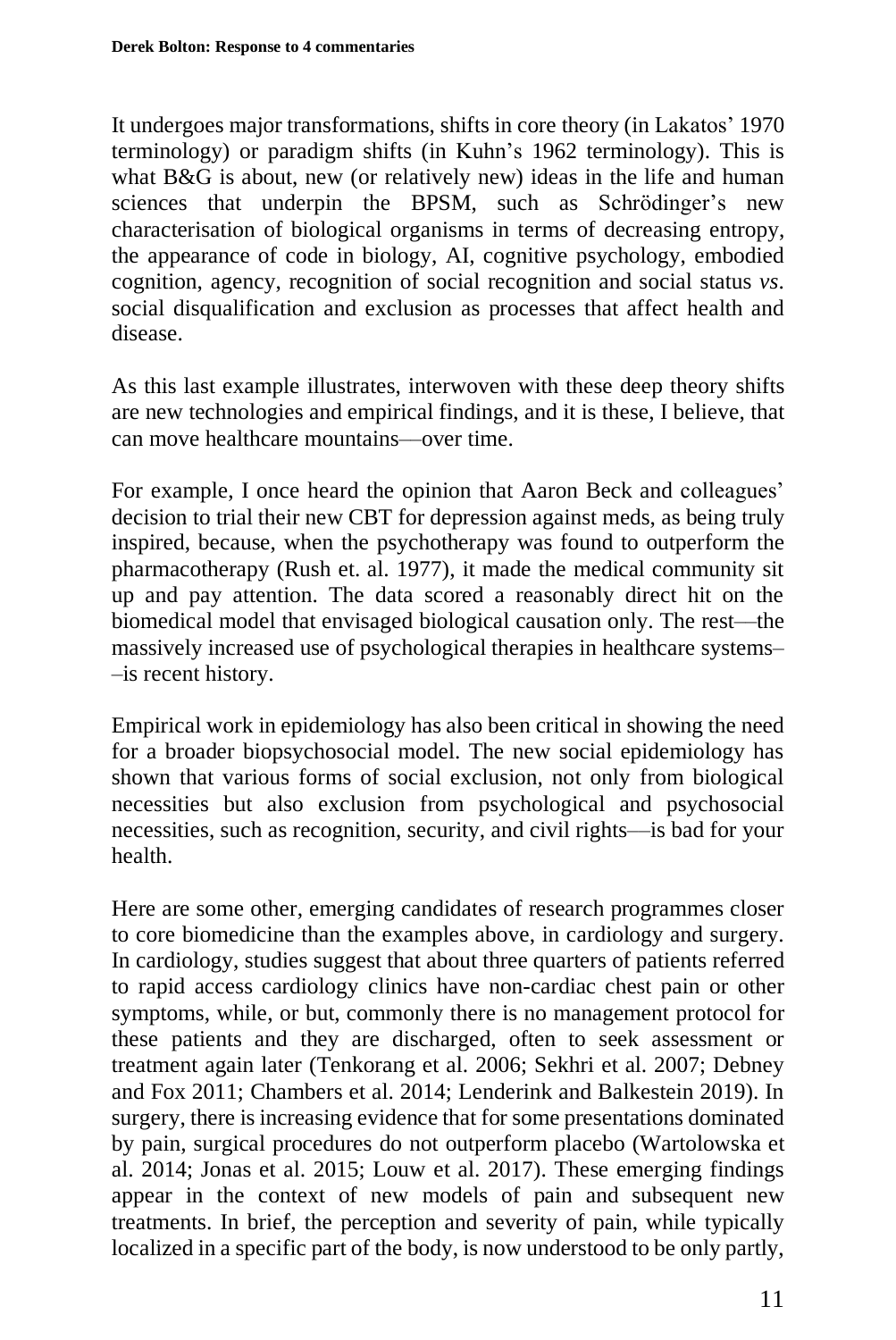and sometimes not at all, associated with local damage, but also involves higher cortical pathways processing information about the meaning and consequences of the pain for the person's life, potentially modifiable by psychosocial interventionssuch as psychological therapy and neuroscience education programmes (Quartana et al. 2009; Edwards et al. 2016; Andias et al. 2018). Bearing in mind that pain and associated distress and impairment of functioning are major drivers of service use, these emerging findings are of potential massive interest to healthcare provision and health economics.

To sum up, if the question is posed: what brings about major shifts in practices and great institutions such as healthcare?––then the answer is going to be complicated. Same goes for a closely related question: what kinds of factors are barriers to change? KT notes that major factors maintaining the BMM include social, cultural, economic and professional interests, noting that Engel said as much, and then infers that metaphysical considerations are unlikely to move such things. This inference looks completely right, if 'metaphysics' is understood as an exercise in the academy, in departments of philosophy, divorced from scientific theory and data. But B&G never intended this. We see the move towards a biopsychosocial framework in the health sciences, therapeutics, and epidemiology as being fundamentally a scientific paradigm shift (or series of interconnected paradigm shifts), driven by deep theory changes in combination with new empirical data. It may be that, as indicated previously (sec. 1.2.), interpreting the BPSM as a scientific project––in the broad sense including deep theory, new technologies and empirical findings––as opposed to metaphysics, or ideology, could be an interpretation more common in the UK than in the US.

KT argues for the importance of bioethics in advocating for improvements in healthcare (Tabb this issue, sec. 4) and many of her points I would agree with. I would add, however, that commonly the choice between two courses of action is based not only on the values assigned to the possible outcomes, but also on data-sensitive beliefs about how these outcomes are best likely to be achieved. Especially, whether a biomedical approach is the best way forwards or a biopsychosocial approach, or just psychosocial, will depend partly on what outcomes are desired, but also on empirical evidence about probabilities of how best to achieve them. This applies at every level, from choice of individual treatment, to choice of population level prevention programmes (options include doing nothing), to decisions on research funding priorities.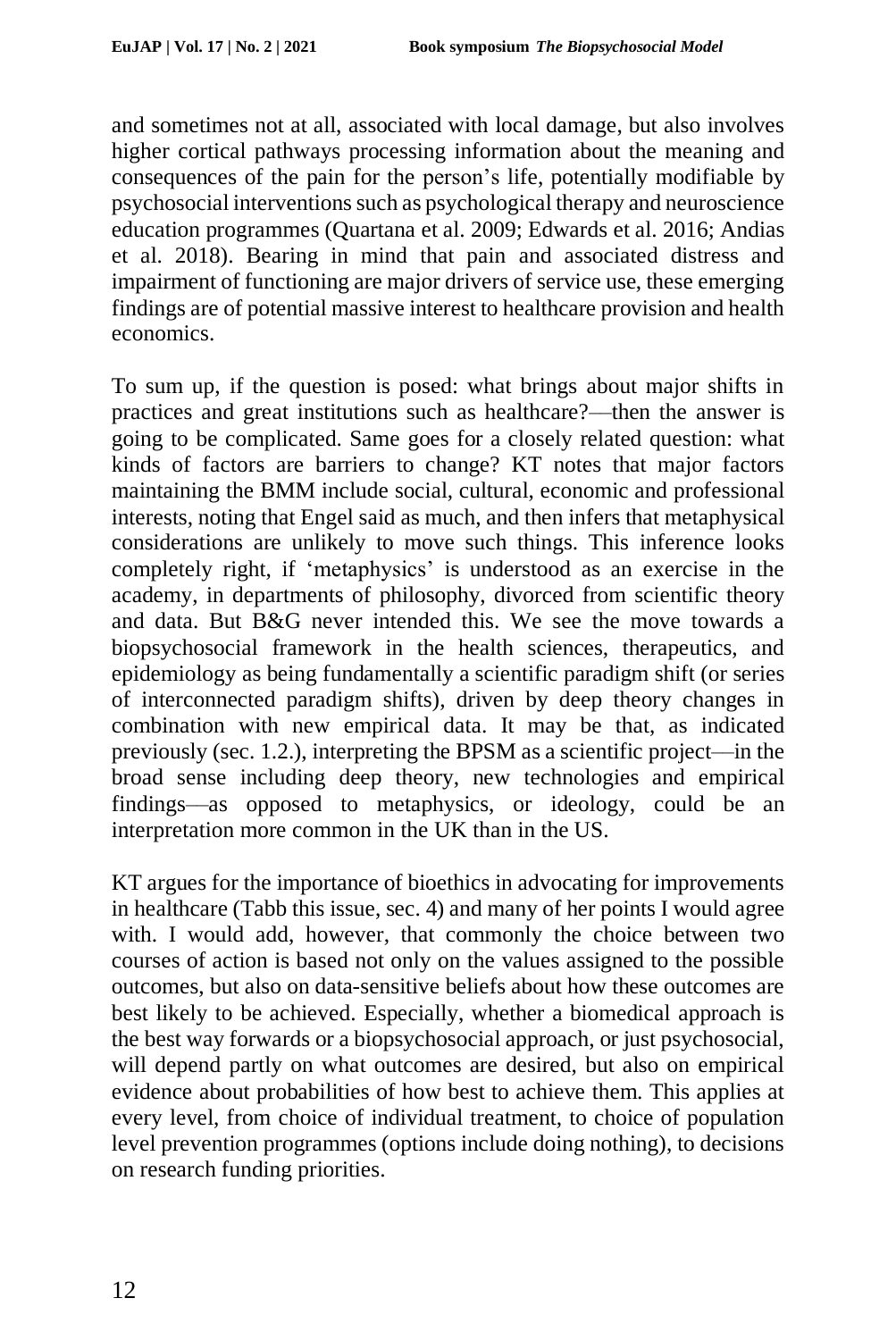## **2. Is Our Approach Foundationally Compromised?**

Having outlined above the intended rationale, purpose and method of B&G, the question arises whether and how far it worked out. The commentators present several major challenges to the B&G project.

## **2.1. Muddle about Dualism?**

DO'L proposes that the BPSM always has been contradictory because on the one hand it separates the biological and the psychological, while on the other hand it rejects dualism, fudging this by inadequate definition of dualism, in the original and in B&G (pp. 8-10). She proposes that this contradiction is already in the BMM, and it transfers to the BPSM. She notes the complexity and multiple interpretations of key terms involved in defining dualism, physicalism, and reductionism (pp. 9-10).

We supposed in B&G, staying close to Engel's text, that he charged the BMM with being dualistic and committed to physicalistic reductionism. We interpreted this as meaning, briefly, that BMM is committed to ontological dualism and causal-explanatory reductionism, i.e., to the view that body and mind are ontologically distinct, but that all causing takes place at the physical level, especially that there is no causing of bodily events by mental events. This interpretation involves no contradiction between dualism and physicalist reductionism. There would be a contradiction in affirming both dualism and physicalist ontological reduction, but we don't interpret BMM as being ontologically reductionist, only causal-explanatory reductionist. The contrast is then with the BPSM, which is not explanatory reductionist, but envisages causal interactions within and between all of its three levels or domains. By all means it would be possible then to maintain that the three levels or domains were all ontologically separate, but then good luck with trying to make sense of causal interactions between them. Rather, the coherent shift is to suppose that causal interactions between the three levels of domain is possible because they are in the same ontological space, and hence our proposal that BPSM embraces the current science of embodied and embedded mind, as well as health and disease relevant aspects of the social sciences and the environmental sciences.

## **2.2. Clinical Utility and the "Psychosomatic" Conditions**

DO'L goes on in her commentary to discuss the clinical utility of the BPSM, especially but not only for conditions that expose the unhelpful effects of dualism on healthcare, namely the so-called "psychosomatic" conditions (pp. 15-16). She expresses approval for aligning the BPSM with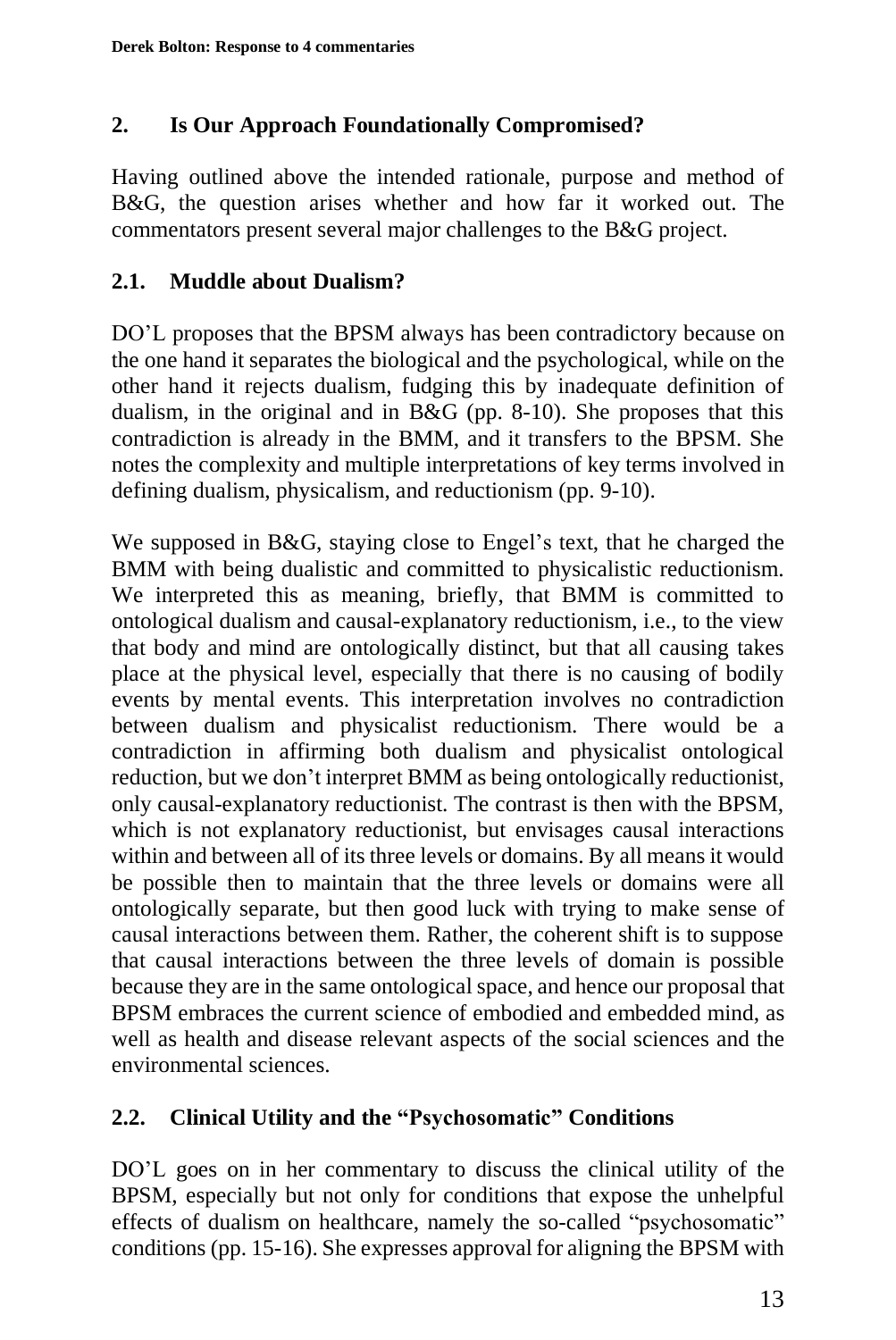evidence-based medicine. In B&G we supposed this to be now the obvious place to look for clinical guidance; substantial evidence from clinical trials and systematic reviews is available to us, unlike to Engel when he formulated the BPSM. On the other hand, DO'L criticizes B&G for placing too much faith in clinical guidance (p. 14). However, we had no intention of suggesting that clinical decision-making can be read off from clinical guidelines alone, the evidence for which is always partial, provisional, and selective (depending on the designs of the trials that have been done), without detailed history-taking and accounting for individual features of the presentation. So far as I know this crucial caveat is integral to EBM, even if there is a risk of it getting lost in practice.

However, clinical practice and the clinical studies and trials that guide it are only as good as the nosology, and as noted above, DO'L focuses particularly on the important clinical categories linked to unhelpful dualism. While there been many nosological problems and debates within physical and psychological medicine, probably none have been as conceptually problematic as those about conditions that do not fit into either of those two kinds but fall somewhere in-between. These are the called-by-many-names 'psychosomatic' conditions, themselves comprising many kinds, and, as DO'L points out, accounting for a high proportion of health conditions (p. 14). People with these conditions, associated with varying levels of distress and impairment of functioning, can be transferred between general hospitals and neurological, psychiatric or psychological clinics, too often falling between them. One aspect of this unfortunate state of affairs is the dualism that has permeated healthcare, separating the biomedical study and treatment of conditions below the neck, roughly, with neurology, psychiatry and psychology between them sharing, more or less harmoniously, the brain and mind. At the same time, the mental well-being aspects of physical health conditions have less visibility, and the same for the somatic aspects of psychiatric conditions. The continuing and probably increasing popularity of the BPSM belongs with a move towards more holistic healthcare. An important aspect of this are the new models of pain, distress and associated impairment, implicating central, not only peripheral, involvement––noted previously in section 1.5 as potentially contributing to changing healthcare practice.

# **2.3. Is Biological Information Still Problematic?**

HHM and A&N both emphasise that the presumed normative, semantic characterization of biological information is a problematic foundation for B&G's proposed update of the BPSM. There is a substantial philosophical literature which finds such a construct problematic in biology as opposed to psychology. As A&N (p. 18) remark, we are unlikely to settle this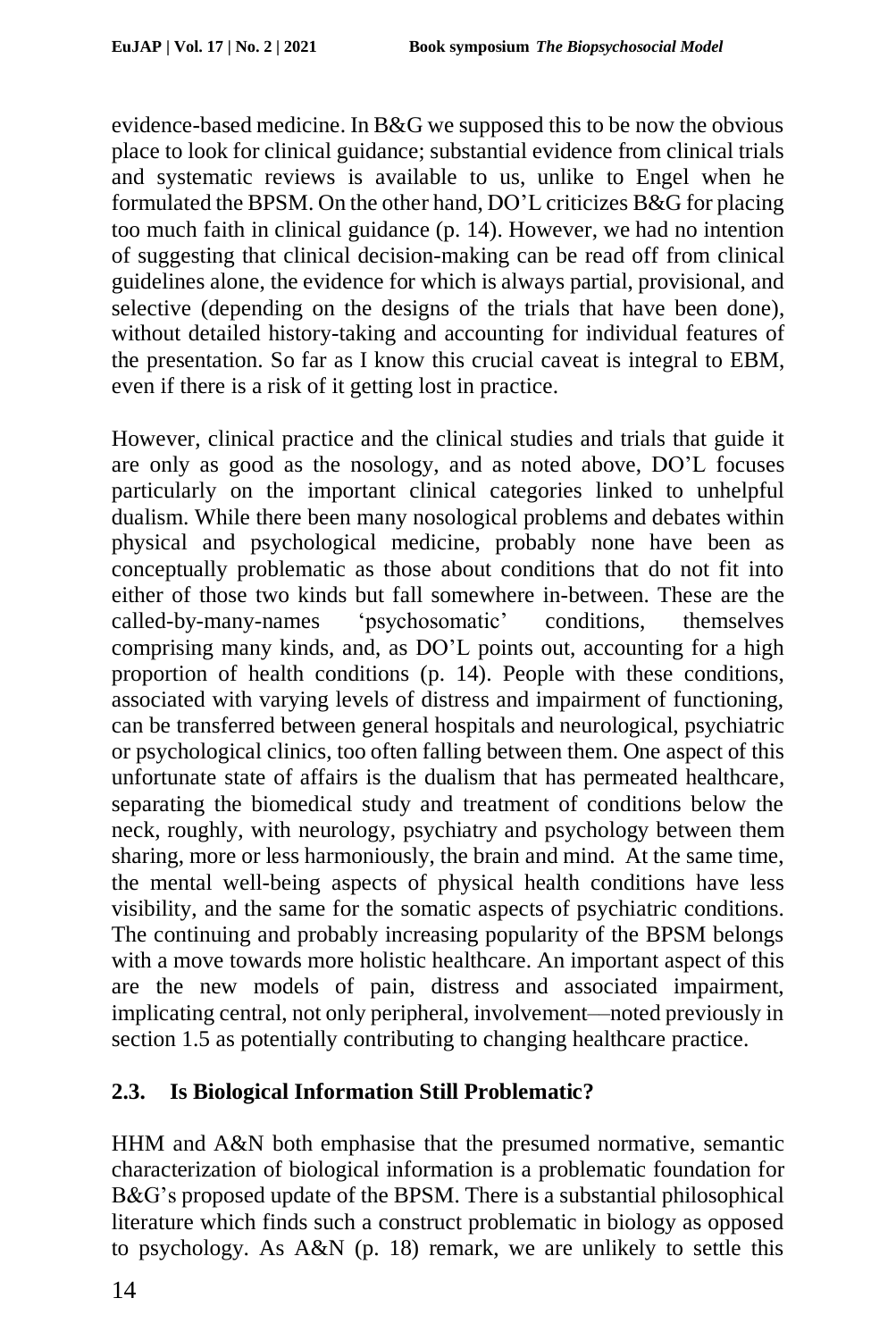problem here and now, but I will summarise some aspects of the rationale why B&G proceeded in this way, and address some of the criticisms they make.

Firstly, in B&G we purposely made *regulation* and *regulatory mechanism* the primary characterization of what we suggest is a new kind of science in biology; rather than fronting the more familiar 'information-processing'. This was partly to work around the familiar philosophical objections to biological information-talk, but it was also in the belief that biology has actually moved on since the original information-processing revolution that started in the 1950s/1960s following discovery of the genetic code, and is now more involved with regulation and regulatory mechanisms throughout biological systems. These processes and mechanisms are visible: physical-chemical processes stop/start, increase/decrease; caused by observable events that lend themselves to descriptions such as 'switches' and 'gates' that e.g. increase or decrease concentration of catalysts. *Information flow* by contrast is a more abstract construct––you can't see it––and the next step of supposing that what is 'flowing' has semantic, normative content, seems to turn this abstraction into a philosophical error (horror)––at least it does when certain philosophical assumptions about content are being made, on which more below. However, as this new biological science has developed, the concept of information is not, or does not have to be seen as, doing the conceptual heavy lifting; rather it appears rolled up in a whole family of interconnected constructs, along with coding, signalling, feedback, function, and so on. This is evident in, for example, the relatively new and rapidly expanding subfields of molecular biology, cell signalling and genetic regulatory networks. As part of these developments, the construct of information is itself changing, shifting towards *programming* and *instructions*, for e.g. building complex molecules, or for the operation of regulatory mechanisms. In these theory-shifts, it is less easy to identify information-talk as having semantic content. I mean, while it is easy to assume that information is supposed to have content 'that p', where 'p' is a proposition with a truth-value expressible in language, there is no corresponding easy assumption of true/false propositional content when 'information' has the sense of *instruction*. Instructions are not true/false, though they can be e.g. normal/abnormal, or they can lead to the wrong result, in the circumstances, and they can be issued by the wrong agent. Here the reference is to the pervasive normativity in current biological models, evident in constructs such as *dysregulation*, *error*, *mutation*, *correction*, *deception/mimicry*, etc., but which is not best interpreted in terms of true/false semantic content. As to the grounds of this biological normativity, they are fundamentally to do with staying alive or dying, at the individual and/or species level.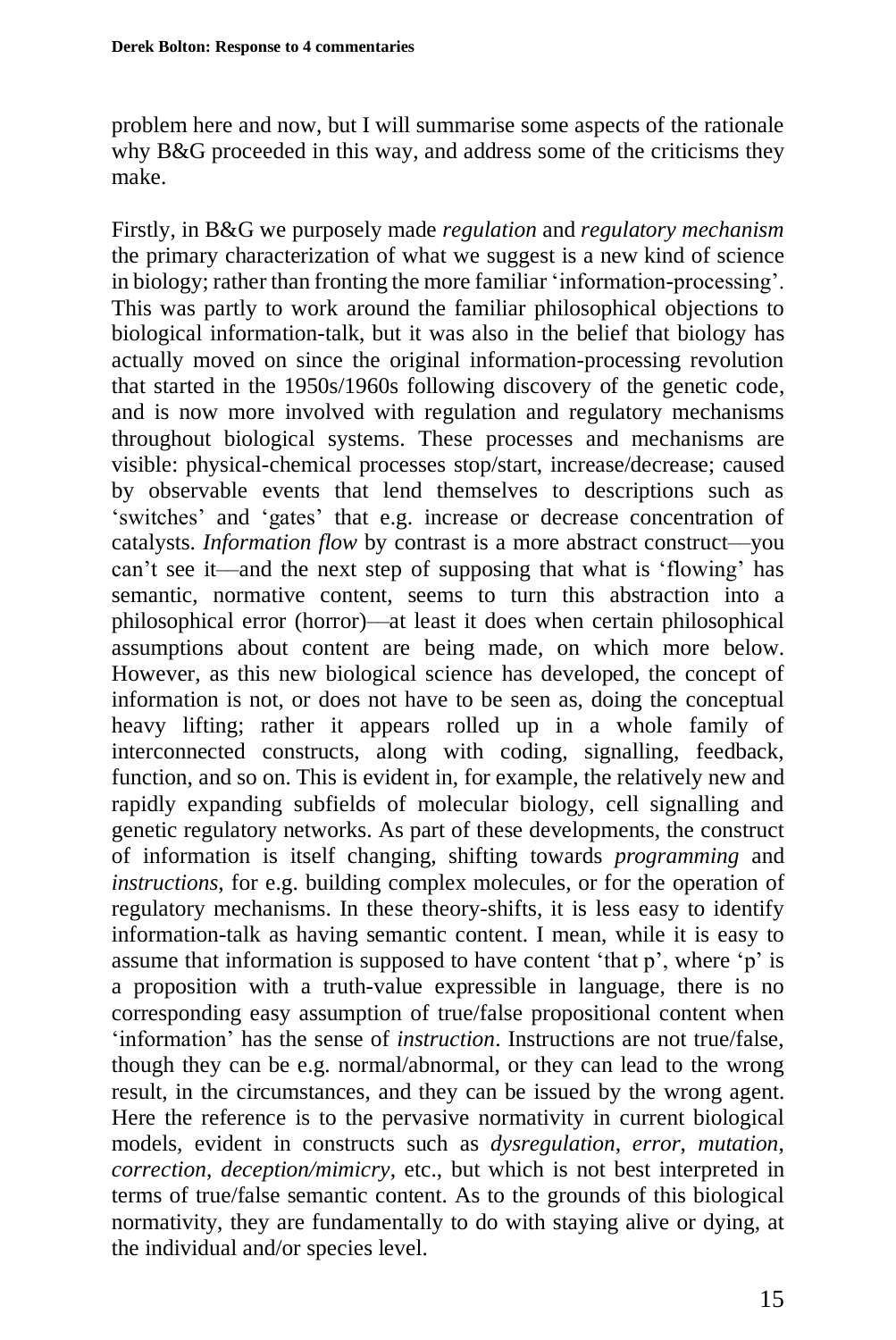Let me return to the point that biological semantic information or normativity is problematic only if certain philosophical assumptions about content/normativity are being made. HHM makes the criticism (p. 12), that while concepts of informational content and normativity are valid in the psychosocial domains, they are problematic in the biological domain at the sub-personal level. But apart from being familiar in folk usage, what is the metaphysics or science behind this claim? This is probably the same question as: what is the metaphysically acceptable *literal* meaning of 'informational content' and 'normativity', such that application of these terms to biological, sub-personal processes is not *literal*, but only *metaphorical*? (A&N pp. 17-18; HHM pp. 13, 15). I suggest two, completely different justifications.

One is the Cartesian or quasi-Cartesian, that would have semantic content, or intentionality and other related concepts, essentially tied to *mind* and *consciousness*. But this, I suggest, as suggested by the name of the original author, is just yesterday's science/metaphysics; the current science/metaphysics is different.

The other justification for the rejection of biological-semantic/normative talk is very different, but actually points distantly to the relevant deep shifts in science and metaphysics. It is the neo-Wittgensteinian argument, made for example by Hacker (1987), that such semantic/normativity concepts really belong to our activities using language, to language-games, i.e. briefly, to our sending/receiving signs enabling activities such as, to use an example near the start of the *Philosophical Investigations*, fetching and carrying stones for building (Wittgenstein 1953, paras. 2, 7). However, the argument in B&G is that signalling, communication, instructions, obtaining and transporting materials for building structures, is already happening in our biology—this, we contend, is the new biological science. I realise the magnitude of the alleged theory-shift here, which is basically from some idea of meaning (and cognates) as true/false representation of reality (hopefully, in Descartes), something so mysterious that only the conscious mind could do it, to the idea of meaning as communication, command and action. But this is the shift involved in the use of semantic/normative concepts in the biological as well as the psychosocial domains.

It was proposed above that the grounds of this biological normativity are fundamentally to do with staying alive or dying, at the individual and/or species level. Putting the matter thus, however, could be interpreted as grounding biological normativity in our interests and concerns, as opposed to being in independent nature. But as against that, and of course, the emergence of life on Earth and its evolution over deep time much pre-dated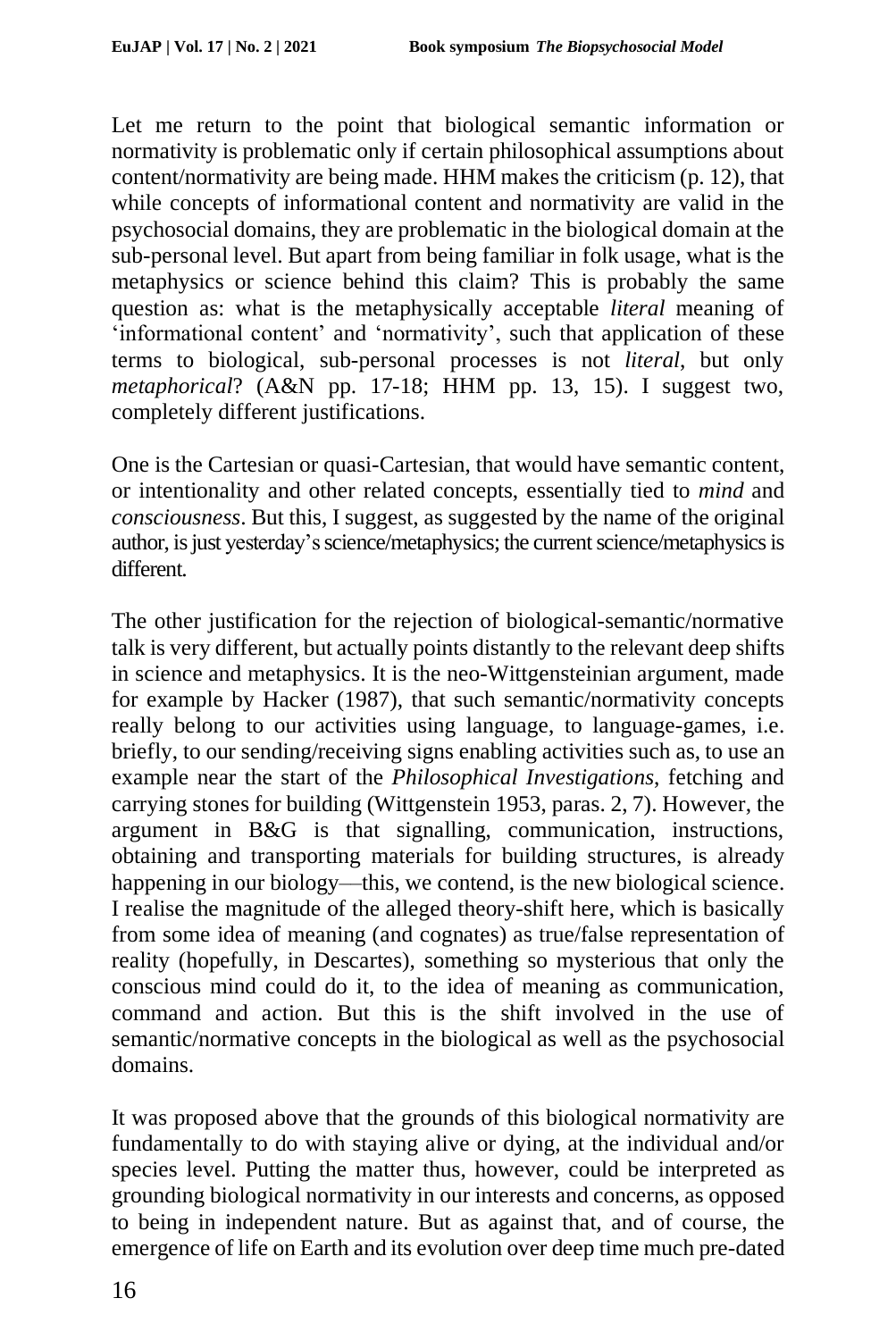us and our concerns and scientific heuristics. The difference between life and death is in nature itself, independent of us, albeit in only part of nature– –the biological part.

However, Schrödinger's theory of the biological goes deeper, seeing life as dependent on building and maintaining counter-entropic dynamic structures and functions––until such time as they break down and die. It is an essential of the part of the argument in B&G, aiming to track this deep theory in current biology/biophysics, that the regularities involved in such as genetic replication, genetic regulatory mechanisms, and cell signalling, can break down. This possibility of breakdown in regularities is an essential and distinctive feature of the new biology. The biological regularities are not immutable laws of nature, like the energy exchange and conservation laws of physics and chemistry, but could be otherwise, and can fail. This refers for example to Crick's consideration of the possibility that the genetic code is a 'frozen accident', that the original allocation of codons to amino acids was "entirely a matter of 'chance'" (Crick 1968, 369-370). The accidental, non-fixed-law-like nature of the code is what allows break-down and error, as in genetic mutation, the condition of evolution, and of death.

HHM proposes (pp. 13-14) inter-linked counter-arguments to those set out in B&G, summarised above, that would distinguish biology from physics (and chemistry) in a way that permits normativity. HHM proposes that Newton's *F=ma* can lead to distinct predictions for experimental setups that are mathematically difficult to resolve. This may be true, but what is needed for to counter the argument in B&G is that *F=ma* can actually break down––and it can't. Or, it is treated in such a way that it is not allowed to break down, as in Lakatos' definitive account of scientific methodology (Lakatos 1970). Biological system-specific, information-based 'laws' always contain *ceteris paribus* clauses, as typically for the causal laws of the 'special sciences', unlike physics which has no such clauses, as argued by Fodor (1987). A statement of the sort that such-and-such genetic sequence codes for a particular protein––unpacked in terms of it producing such a protein under normal cellular operating conditions––fails to apply, breaks down, under abnormal conditions. No *ceteris paribus* clause appealing to normative conditions qualify *F=ma*.

A connected line of thought responds to HHM's connected argument (pp. 14) that teleological language can be used to describe e.g. bodies tending to thermodynamic equilibrium. But the response here is the same as applied in the massive theory-shift from Aristotelian physics to the modern mechanics of Galileo and Newton, namely, that the new non-teleological mechanics did all the work needed to explain objects falling to the ground,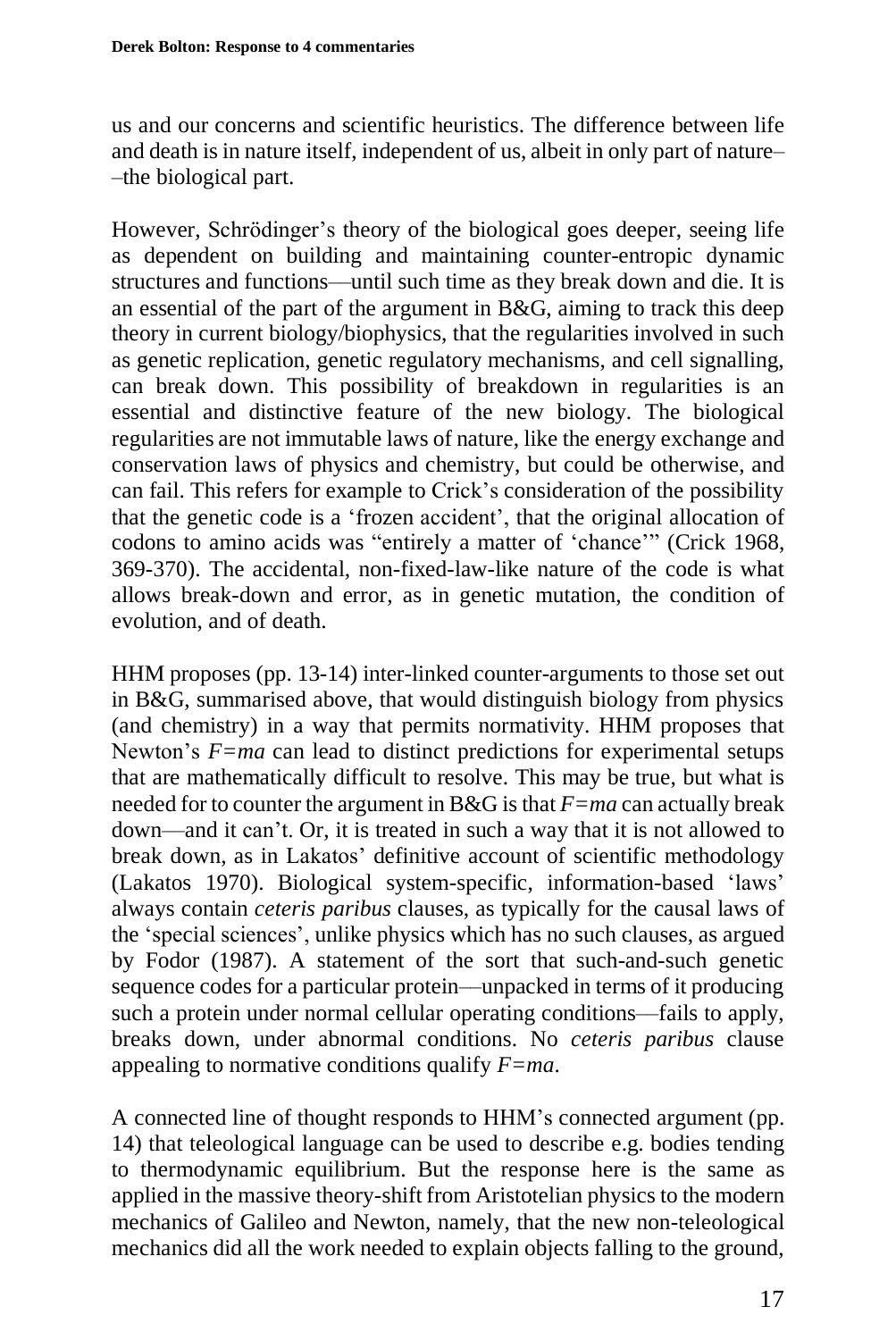and teleological language added nothing of explanatory value. In biology by contrast, the teleological language, the language of regulatory mechanisms and associated constructs, does a variety of explanatory work that is not done by physical descriptors: especially it picks out invariances among physical realisations involved with functions, tending towards ends; it identifies error and can be used to diagnose breakdown, possible repair, etc.

A specific theme in the literature endorsed by A&N (pp. 15-16) is that Shannon information is enough for biology and is not semantic. In reply to this line of thought, I would reframe but basically repeat the arguments as above: Shannon communication involves a transmitter, a signal and a receiver; information transfer reduces uncertainty in the receiver and is prone to more or less 'error'. These inter-systemic, normative concepts are quite unlike those in the energy-related laws of physics, and are applicable to artificial designed functional systems and evolved biological systems alike.

# **3. Antagonists or Fellow Travellers?**

As befits what we argued is a large-scale theory-shift, the BPSM has many fellow-travellers, in Engel's original, and in any update now including B&G. Some among the former are mentioned in B&G, while some of the latter are cited in the commentaries as alternatives, considered below.

# **3.1. The Interventionist Theory of Causation a Quick Fix?**

HHM argues (pp. 19-20) that the complicated and contentious causal/regulatory explanatory model proposed in B&G is not necessary to accommodate biopsychosocial causation because this can be done simply by using the interventionist theory of causation. He notes that we endorse this theory in B&G. However, I suggest, the interventionist theory is not enough by itself.

When conducting an experiment, of some degree of stringency, or by observing a natural experiment, we measure certain variables and estimate the proportion of the variance in the outcome variable that can be explained by (or at least, is associated with) different factors, using regression. It is true that we can put any measured variables that we like into the regression as independent factors, and call them 'biological', 'psychological' or 'social'. Finding that the latter two account for significant variance in health outcomes is of course a major way in which epidemiological and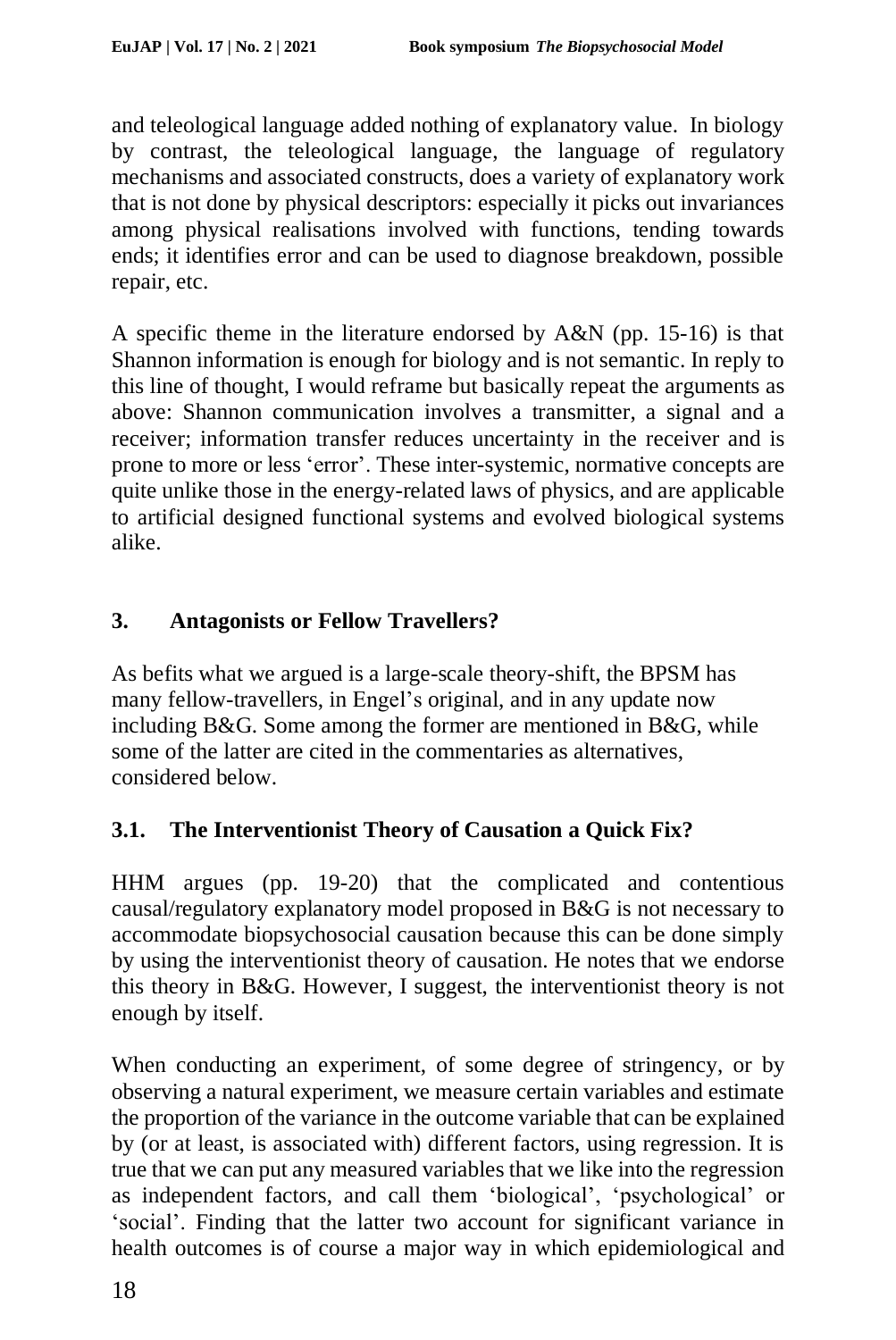clinical trials have established the evidence base for biopsychosocial models of particular health outcomes of interest.

The experimental method, however, is well known to be theory-free. So far, we have no idea of causal mechanisms, and also so far no theory of the constructs the variables stand for. In the present case, using the experimental method only, we so far have no idea how to theorise the *biological*, *psychological* or *social*––so far we just have variable names that we are saying are of these sorts. This is particularly important in this area, because of the centuries old presumptions of materialism and the consequent problematic status of psychological and social causes. In the context of this historical prejudice, apparent observations of psychosocial as well as biological causes are wide open to the reductionist pressure that would regard them as noncausal epiphenomena, which obscure the real material causes, e.g. in the brain or genes. Either way, whether we are happy with the untheorized observations, or whether we assume everything is really biological, we have no need to theorise or investigate the causal mechanisms by which e.g. psychological therapy or social exclusion affect health.

In short, the experimental method on its own, philosophically expressed as the interventionist theory of causation, delivers only sparse theory-free empirical findings. No science is satisfied with this; it requires theory, and B&G aims to articulate it for the BPSM. As discussed in B&G, the most worked out theory of how social and psychological factors impact health invokes chronic social-psychological-biological stress, and the explanatory concepts are of the sort that we try to explicate, in terms of environmental and social resources, agency, dysregulation of metabolic processes, etc. See also below section 3.3 on pluralistic approaches that include interactions between kinds of factor.

# **3.2. Causal Selection**

HHM argues that

the challenge when developing a defensible version of the [BPSM] (…) is not so much providing an adequate account of biopsychosocial causation, but providing an adequate account of causal selection. (Maung this issue, 21)

He notes (*loc. cit*.) that "almost every event that is caused is the outcome of multiple causal factors (...). Nonetheless, we only consider some of these causal factors to be relevant in an explanation". The issue is how we select which factors are causally relevant. HHM goes on to critically discuss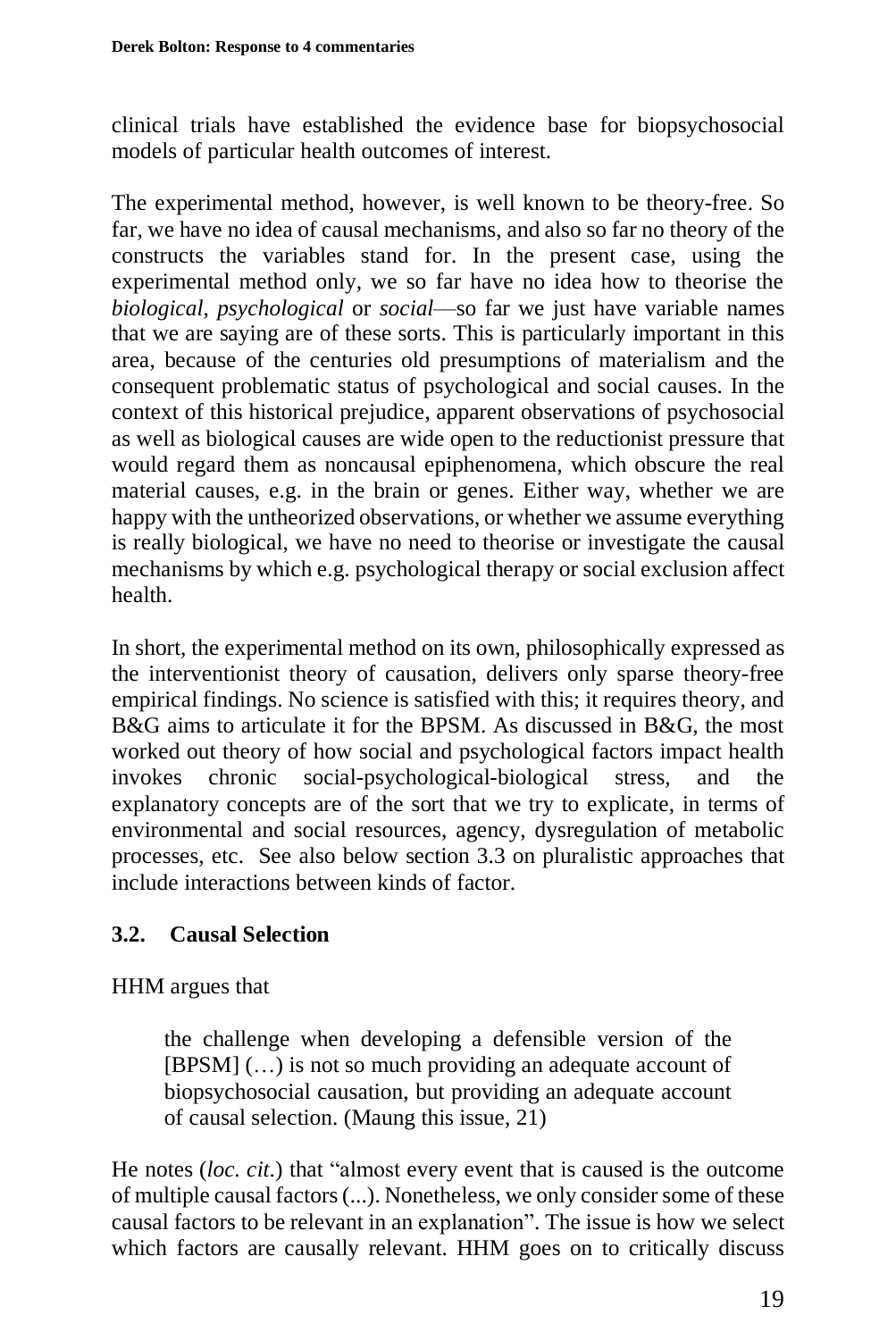several accounts of causal selection in the literature, and in so doing covers a wide variety of considerations that may come into play in selection, ranging from empirical determination, to distinguishing between explanatorily relevant factors and background conditions, with the addition that this distinction is dependent on contexts, values, and interests, including ethical and political considerations, especially in healthcare (see Maung this issue, 21-23).

In response to this critique, I would say that while B&G does not address the question of causal selection by that name in this way, with reference to the same literature, we do come at more or less the same issues from a different angle, and arrive at quite similar conclusions. In B&G we emphasise that empirical determination is necessary to define what causes affect an outcome, and for empirical study to occur at all, a problem of interest has to have been identified, this being, in health research, a health outcome of interest––i.e. typically, a condition of range of conditions, and within that, onset, course +/- treatment, and quality of life. Once a range of causes implicated in a particular health-relevant outcome of interest has been identified, then, given that healthcare is an applied science aiming to make a difference, at the individual or population level, the challenge is to identify a causal factor that is both of *large enough effect* and is *modifiable*. Many considerations apply in all these stages: in the first step, selection of a health outcome '*of interest*', then also in decisions about what is a largeenough, modifiable target for intervention (prevention or treatment). Considerations include e.g. individual/population burden of illness; healthcare costs; acceptability of interventions, available technology, level of resources, cost-benefit analyses, political priorities––all these of different sorts. While HHM and B&G take different approaches to this question of identifying relevant causes, I don't see that they are wide apart in direction or conclusions.

# **3.3. Pluralism**

HHM and A&N both consider the relation of the BPSM to various types of explanatory pluralism. HHM accepts that the BPSM accommodates or is compatible with explanatory pluralism (pp. 23-24), and I think that's right. A&N by contrast view explanatory pluralism as alternative to the BPSM (p. 11). On the other hand, A&N acknowledge (pp. 11, 13) that B&G's proposal that the content of the BPSM is in the specifics, is not that different to an explanatory pluralism that is guided by data on the specifics. They make the point (p. 11-12) that databased models of specific conditions, such as diabetes or depression, cannot be derived from a general statement of the BPSM, and that is of course correct and exactly part of the argument in B&G.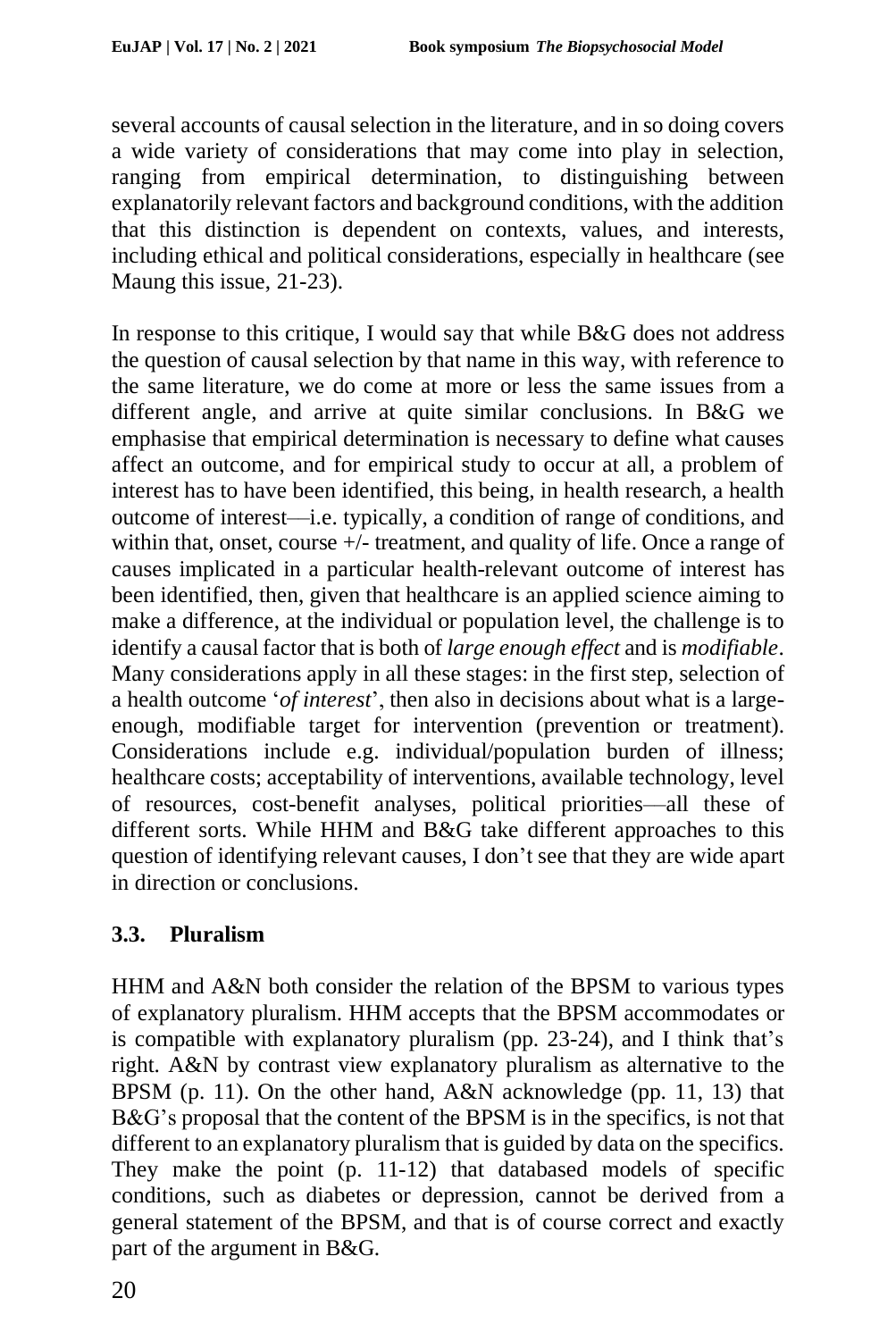A&N go on to say (p. 12) that "establishing the psychological and the social as ontologically and causally real", as proposed in B&G, "doesn't help us with the question of how to best integrate the etiological factors in the form of a coherent explanation and how this should inform multidimensional approaches to treatment". My response here is that the intention in B&G is to map out, at least some of, the key constructs and principles that can be used to construct integrated models of risks for onset, maintenance, and treatment of specific conditions.

B&G considers two main models of integration: chronic stress and pain, which between them are major drivers of ill health and service use. As noted in the previous section, we highlight that current models of chronic stress are essentially biopsychosocial, involving the psychological aspect of down-regulation of agency (raising risk of dysregulation of agency, helplessness or inability to cope), interacting with the social aspect of excessive salient task demands in relation to low access to resources, linked to 'low social status', poverty, racism and other kinds of social exclusion, and the biological responses to chronic psychosocial stress that involve dysregulation of metabolic processes, compromising the immune system, creating risk for many kinds of ill health. The intention in B&G was to sketch out the constructs and principles employed in such models of complex biopsychosocial/environmental interactions. Another example considered in B&G in some detail was that of pain, discussed above in section 2.2., highlighting that current models implicate central neuropsychological processing including appraisals of agency/impairment as well as peripheral damage, or even in the absence of detectable sufficient peripheral damage. Again, the aim was to explicate the constructs and principles of these new models that integrate biopsychosocial/environmental factors.

Overall, the intention was to go beyond any general statements to the effect that "it's all very complicated involving lots of things and requiring lots of different approaches", whether such a general statement is labelled as "the BPSM" or as "pluralism". The science has gone way beyond this and there is no need for such general statements in the clinic, or in education, at least not in courses where the learning outcomes include understanding the science or the ability to read scientific papers. We can use the general statements, but hopefully followed by advice that there are ongoing research programmes on the details.

## **3.4. Enactivism**

A&N compare and contrast the proposal in B&G with the 3/4E models of embodied cognition, sometimes called 'enactivist' theories. They note that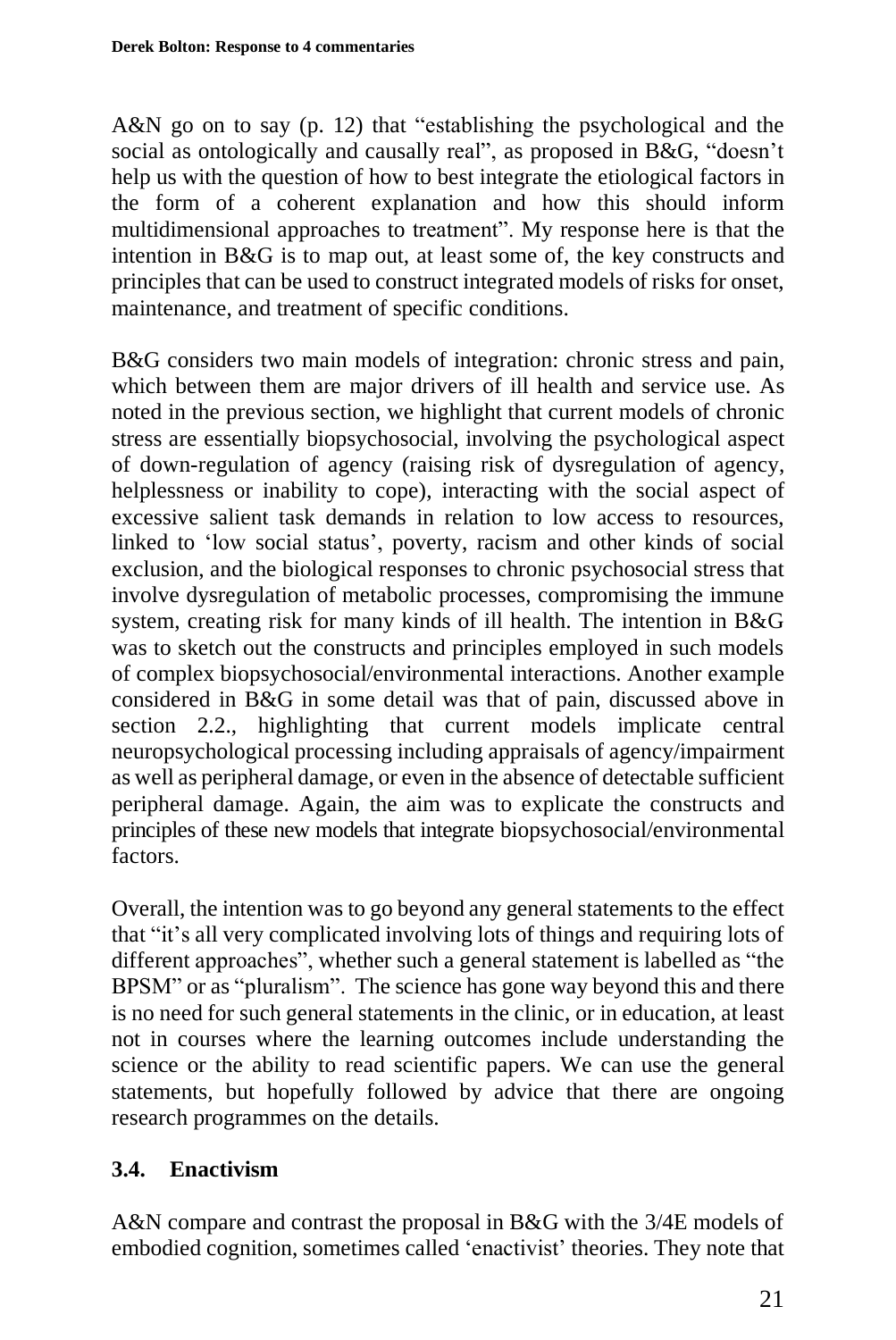we endorse the 4E approach, as does HHM (p. 11), and they note many similarities between B&G and enactivism (A&N, pp. 14-15). For me, the list of similarities is long and substantial enough to regard B&G's version of the BPSM and enactivism as fellow travellers. A&N go onto contrast them, however, in favour of enactivism, citing its advantages over B&G in two respects (p. 19):

- (1) Enactivism does without the problematic concept of biological normative/semantic information
- (2) Enactivism explicitly bridges the natural-normative gap, by affirming that "all life shares an embodied concern (i.e. a self-perpetuating structure) for the continuation of self" (p. 19)

On the second point  $(2)$ , the intention in B&G is to affirm something like what A&N propose. Specifically, and as reiterated above in section 2.3., it proposes that the biological in nature has a normativity, grounded in the difference between life and death, adding the connected point that the regularities on which life depends are contingent and mutable, unlike laws of non-biological nature, and are liable to breakdown, eventually in dying and death, the end of the struggle to withstand increasing entropy.

This raises the question of the relation between (1) and (2). Granting that enactivism envisages normativity in all life (2), why should it want to resist accepting normativity in biological information (1)? If all life exhibits normativity––grounded in the difference between life and death––what would be the problem in accepting that this normativity, so grounded, applies to biological information? It is not clear, in other words, that the first supposed advantage of enactivism sits well together with the first.

The broader point here is that models of embodied cognition such as 4E do not necessarily reject the concept of information-processing, though they of course interpret it in the terms of the model, i.e. as tied closely to requirements for action, linked to needs and concerns. What is rejected is the old idea of information-processing as being processing of 'mental representations' (Newen et al. 2018) , i.e. as I understand it, representations of a ready-made, independent world, that has so far nothing to do with the embodied, active cognitive agent. There are many strands involved in models of embodied cognition (Newen et al. 2018), and only some take the radical and problematic step of eschewing the concept of information altogether (Carney 2020).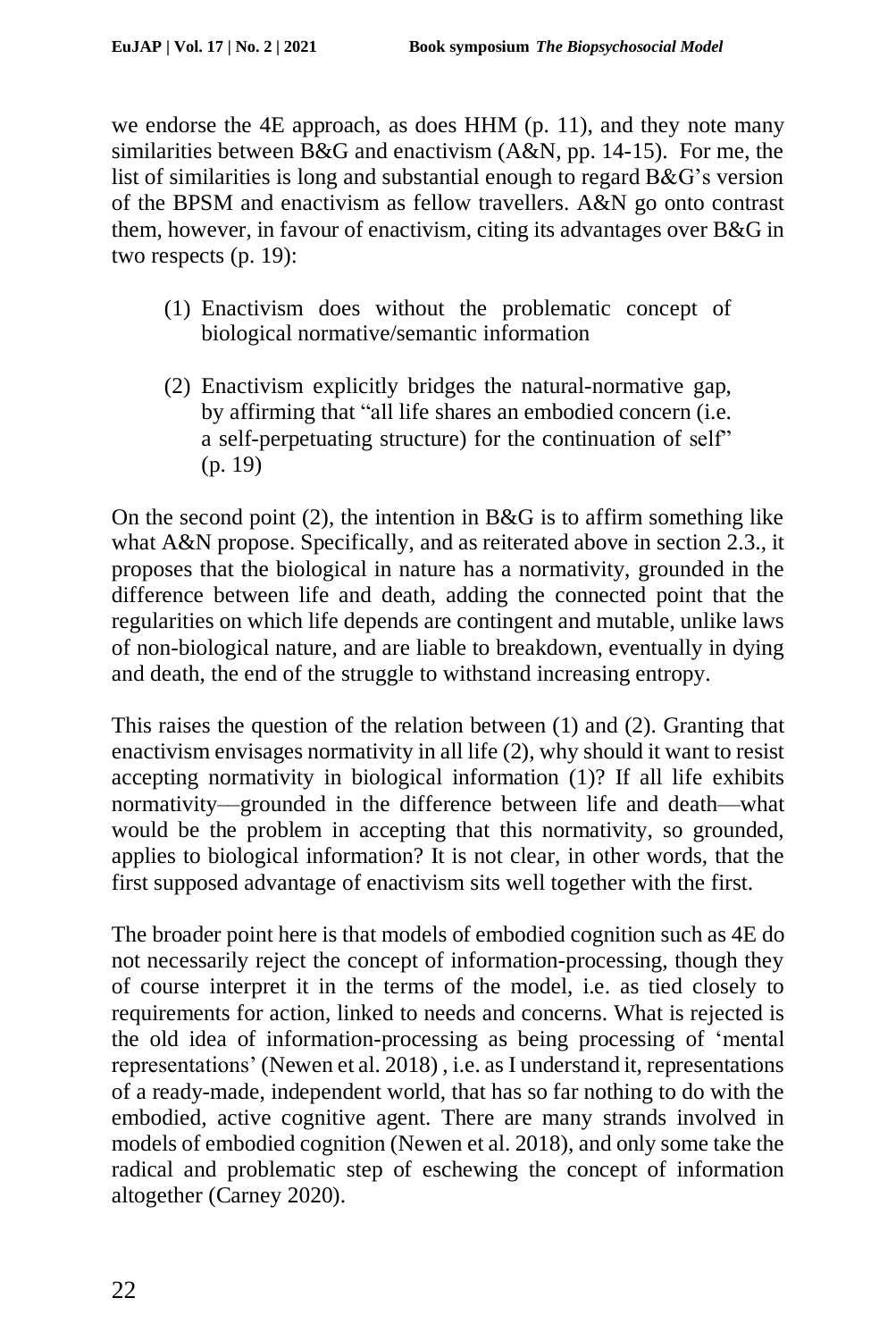So far as concerns the BPSM, we supposed in B&G that accounting for the biopsychological (two of the three domains in the model) requires the model of embodied cognition, which also makes explicit its essential environmental involvement. Since the BPSM also requires linkages between the psychological and social, it is also necessary to emphasise that cognition, with action and agency, is constituted by interactions not only with the non-social environment, but also by interpersonal and other social relations.

## **REFERENCES**

- Aftab, Awais, and Kristopher Nielsen. 'From Engel to Enactivism: Contextualizing the Biopsychosocial Model'. This issue. *European Journal of Analytic Philosophy*, 17 (2): (M2)5-23. https://doi.org/10.31820/ejap.17.2.3
- Andias, Rosa, Neto, Maritza, and Anabela G. Silva. 2018. 'The Effects of Pain Neuroscience Education and Exercise on Pain, Muscle Endurance, Catastrophizing and Anxiety in Adolescents with Chronic Idiopathic Neck Pain: A School-Based Pilot, Randomized and Controlled Study'. *Physiotherapy Theory and Practice* 34: 682-691.
- Boden Margaret A. 1999. 'What is Interdisciplinarity?'. In *Interdisciplinarity and the Organisation of Knowledge in Europe*, edited by R. Cunningham, 13-24. Luxembourg: Office for the Official Publications of the European Communities.
- Bolton, Derek, and Grant Gillett. 2019. *The Biopsychosocial Model of Health and Disease: Philosophical and Scientific Developments*. London: Springer Palgrave. Open Access available at https://www.palgrave.com/gp/book/9783030118983.
- Bolton, Derek. 2020. 'The Biopsychosocial Model & the New Medical Humanism'. *Archives de Philosophie* 83: 13-40. Special Issue edited by J. Ferry-Danini, and E. Giroux. Original English version at https://www.cairn-int.info/article-E\_APHI\_834\_0013--the-

biopsychosocial-model-and-the-new.htm

- Brody, Howard. 1973. 'The Systems View of Man: Implications for Medicine, Science, and Ethics'. *Perspectives in Biology and Medicine* 17: 71-92.
- Carney, James. 2020. 'Thinking Avant la Lettre: A Review of 4E Cognition'. *Evolutionary Studies in Imaginative Culture* 4 (1): 77-90.
- Chambers, J. B., Marks, E., Knisley, L., and M. Hunter. 2013. 'Non‐ cardiac Chest Pain: Time to Extend the Rapid Access Chest Pain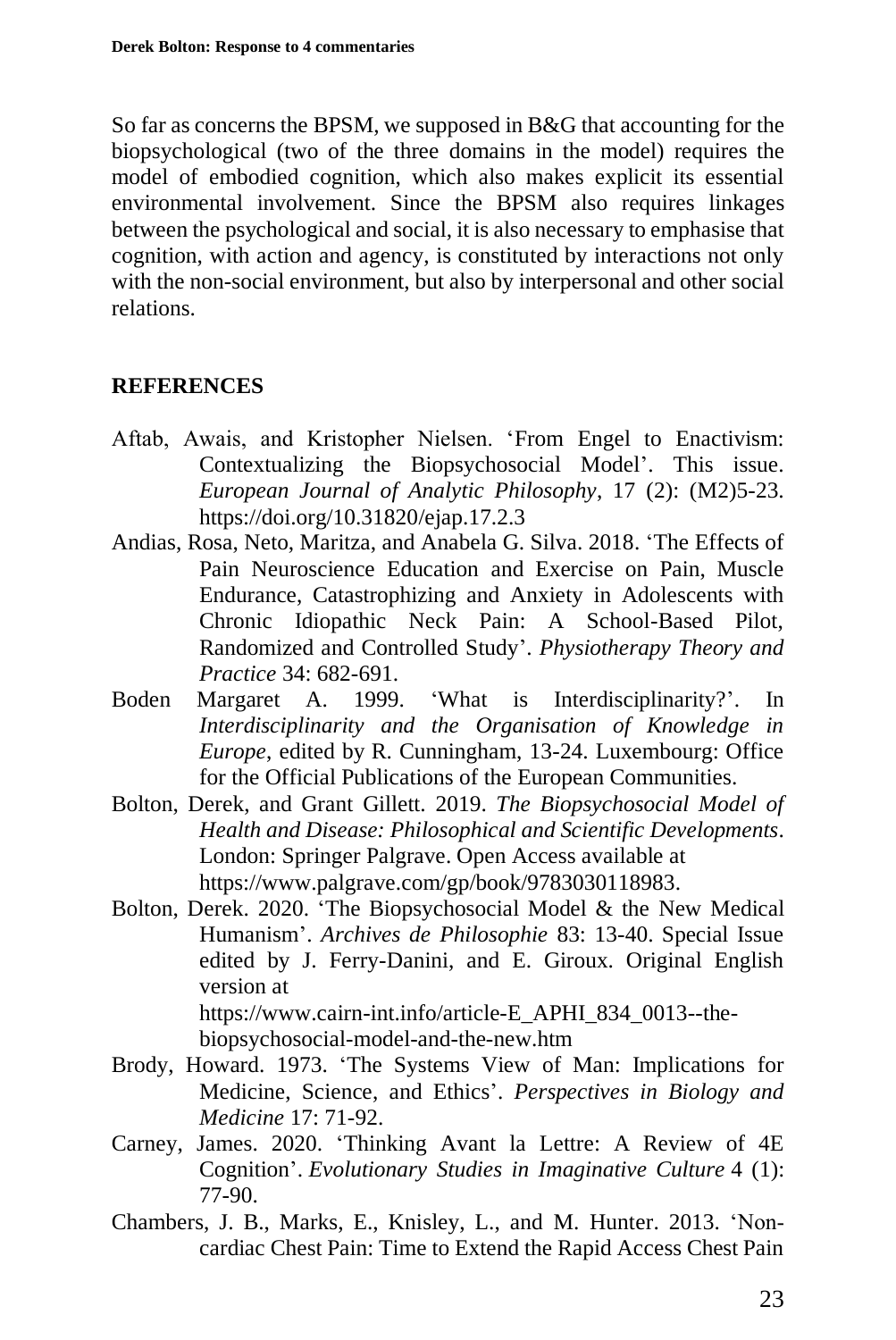Clinic?'. *International Journal of Clinical Practice* 67 (4): 303- 306.

- Committee on Facilitating Interdisciplinary Research, Committee on Science, Engineering, and Public Policy. 2004. *Facilitating Interdisciplinary Research*. Washington: National Academy Press.
- Crick, Francis. 1968. 'The Origin of the Genetic Code'. *Journal of Molecular Biology* 38: 367-379.
- Edwards, Robert R., Dworkin, Robert H., Sullivan, Mark D., Turk, Dennis C., and Ajay D. Wasan. 2016. 'The Role of Psychosocial Processes in the Development and Maintenance of Chronic Pain'. *The Journal of Pain* 17 (9): T70-T92.
- Engel, George L. 1977. 'The Need for a New Medical Model: A Challenge for Biomedicine'. *Science* 196: 129-136.
- Engel, George L. 1978. 'The Biopsychosocial Model and the Education of Health Professionals'. *Annals of the New York Academy of Sciences* 310: 169-181.
- Engel, George L. 1980. 'Causation and Causal Selection in The Biopsychosocial Model of Health and Disease'. *American Journal of Psychiatry* 137: 535-544.
- Fodor, Jerry. 1987. *Psychosemantics: The Problem of Meaning in the Philosophy of Mind*. Cambridge, MA: MIT Press.
- Ghaemi, Sanjay N. 2010. *The Rise and Fall of the Biopsychosocial Model: Reconciling Art and Science in Psychiatry*. Baltimore, MD: Johns Hopkins University Press.
- Hacker, Peter. 1987. 'Languages, Minds and Brain'. In *Mindwaves. Thoughts on Intelligence, Identity and Consciousness*, edited by C. Blakemore, and S. Greenfield, 485-505. Oxford: Blackwell.
- Maung, Hane Htut. This issue. 'Causation and Causal Selection in the Biopsychosocial Model of Health and Disease'. *European Journal of Analytic Philosophy* 17 (2): (M5)5-27. https://doi.org/10.31820/ejap.17.2.6
- Jonas Wayne B., Crawford, Cindy, Colloca, Luana, et al. 2015. 'To What Extent are Surgery and Invasive Procedures Effective Beyond a Placebo Response? A Systematic Review with Meta-analysis of Randomised, Sham Controlled Trials'. *BMJ Open* 5: e009655.
- Kuhn, Thoma S. 1962. *The Structure of Scientific Revolutions*. Chicago: University of Chicago Press.
- Lakatos, Imre. 1970. 'Falsification and the Methodology of Scientific Research Programmes'. In *Criticism and the Growth of Knowledge*, edited by I. Lakatos, and A. Musgrave, 91-196. Cambridge: Cambridge University Press.
- Laszlo, Ervin. 1972. *The Systems View of the World*. New York: Braziller.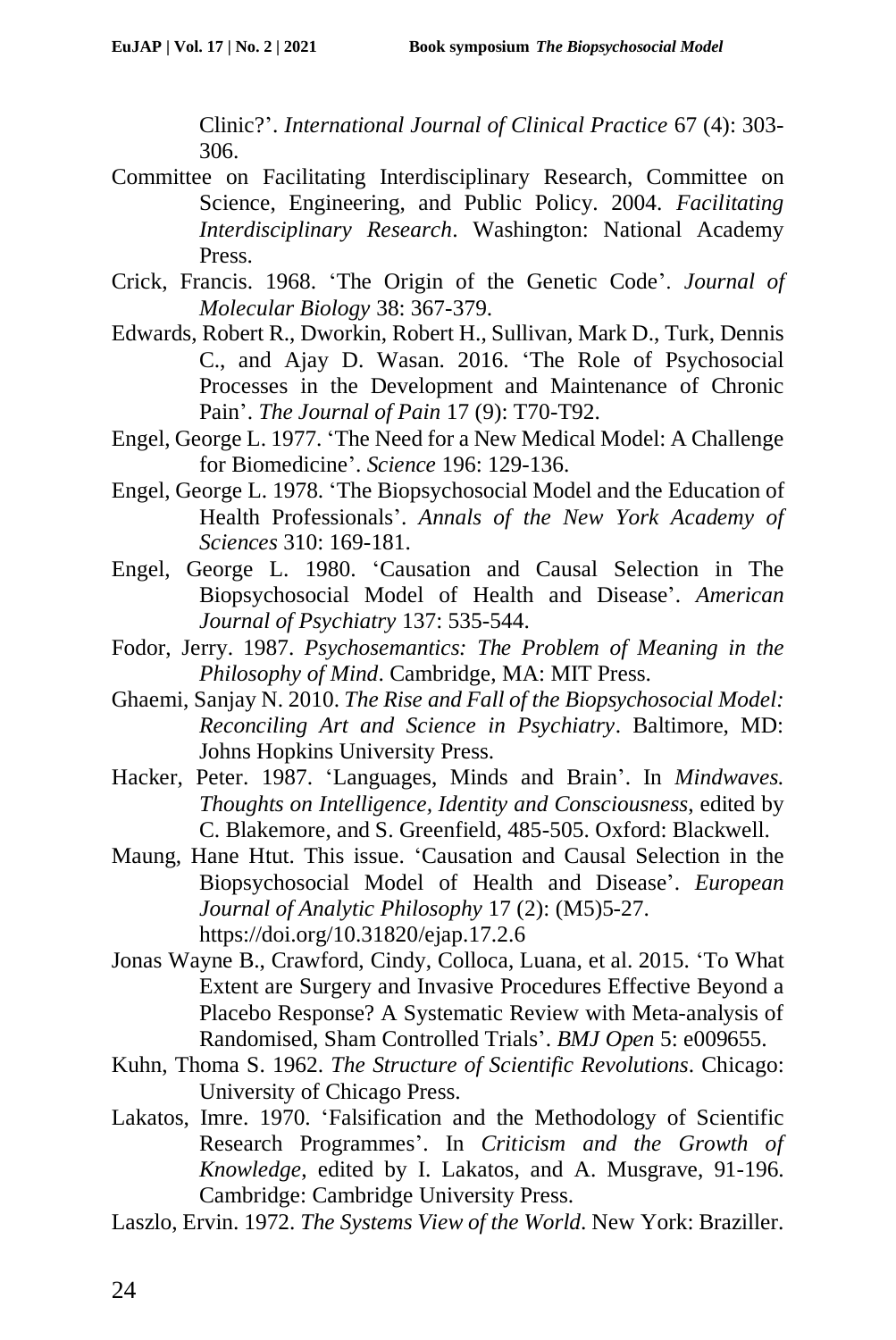- Leff, Julian. 2010. 'Review. The Rise and Fall of the Biopsychosocial Model: Reconciling Art and Science in Psychiatry. By S. Nassir Ghaemi'. *The British Journal of Psychiatry* 197: 504-505.
- Lenderink, T., and E. J. M Balkestein. 2019. 'First Time Referral Reasons, Diagnoses and 10-Year Follow-Up of Patients Seen at a Dutch Fast Lane Outpatient Cardiology Clinic'. *Netherlands Heart Journal* 27: 354-361.
- Lilienfeld, Scott. O. 2014. 'DSM‐5: Centripetal Scientific and Centrifugal Antiscientific Forces'. *Clinical Psychology: Science and Practice* 21: 269-279.
- Louw, Adriaan, Diener, Ina, Fernández-de-las-Peñas, César, and Emilio J. Puentedura. 2017. 'Sham Surgery in Orthopedics: A Systematic Review of the Literature'. *Pain Medicine* 18 (4): 736-750.

O'Leary, Diane. This issue. 'How to be a Holist Who Rejects the Biopsychosocial Model'. *European Journal of Analytic Philosophy* 17 (2): (M4)4-20.

https://doi.org/10.31820/ejap.17.2.5

- Newen, Alabert, De Bruin, Leon, and Shaun Gallagher. 2018. '4E Cognition: Historical Roots, Key Concepts, and Central Issues'. In *The Oxford Handbook of 4E Cognition*, edited by A. Newen, L. De Bruin, and S. Gallagher, 3-18. Oxford: Oxford University Press.
- Quartana, Phillip J., Campbell, Claudia M., and Robert R. Edwards. 2009. 'Pain Catastrophizing: A Critical Review'. *Expert Review of Neurotherapeutics* 9 (5): 745-758.
- Quine, Willard Van Orman. (1951). 'Two Dogmas of Empiricism'. *The Philosophical Review* 60: 20-43.
- Rush, Augustus J., Beck, Aaron T., Kovacs, Maria, and Steven D. Hollon. 1977. 'Comparative Efficacy of Cognitive Therapy and Pharmacotherapy in the Treatment of Depressed Outpatients'. *Cognitive Therapy & Research* 1: 17-38.
- Sheldon, A. 1974. 'Toward a General Theory of Disease and Medical Care'. *Science, Medicine and Man* 1 (4): 237-262.
- Strijbos, Sytse. 2010. 'Systems Thinking'. In *The Oxford Handbook of Interdisciplinarity*, edited by R. Frodeman, K. J. Thompson, and C. Mitcham, 453–470. Oxford: Oxford University Press.
- Tabb, Kathryn. This issue. 'Centrifugal and Centripetal Thinking about the Biopsychosocial Model in Psychiatry'. *European Journal of Analytic Philosophy* 17 (2): (M3)5-28. https://doi.org/10.31820/ejap.17.2.4
- Von Bertalanffy, Ludwig. 1968. *General System Theory*. New York: George Braziller.
- Wartolowska, Karolina, Judge, Andrew, Hopewell, Sally, Collins, Garry S., Dean, Benjamin J. F., Rombach, Ines, (…) and Andrew J. Car.